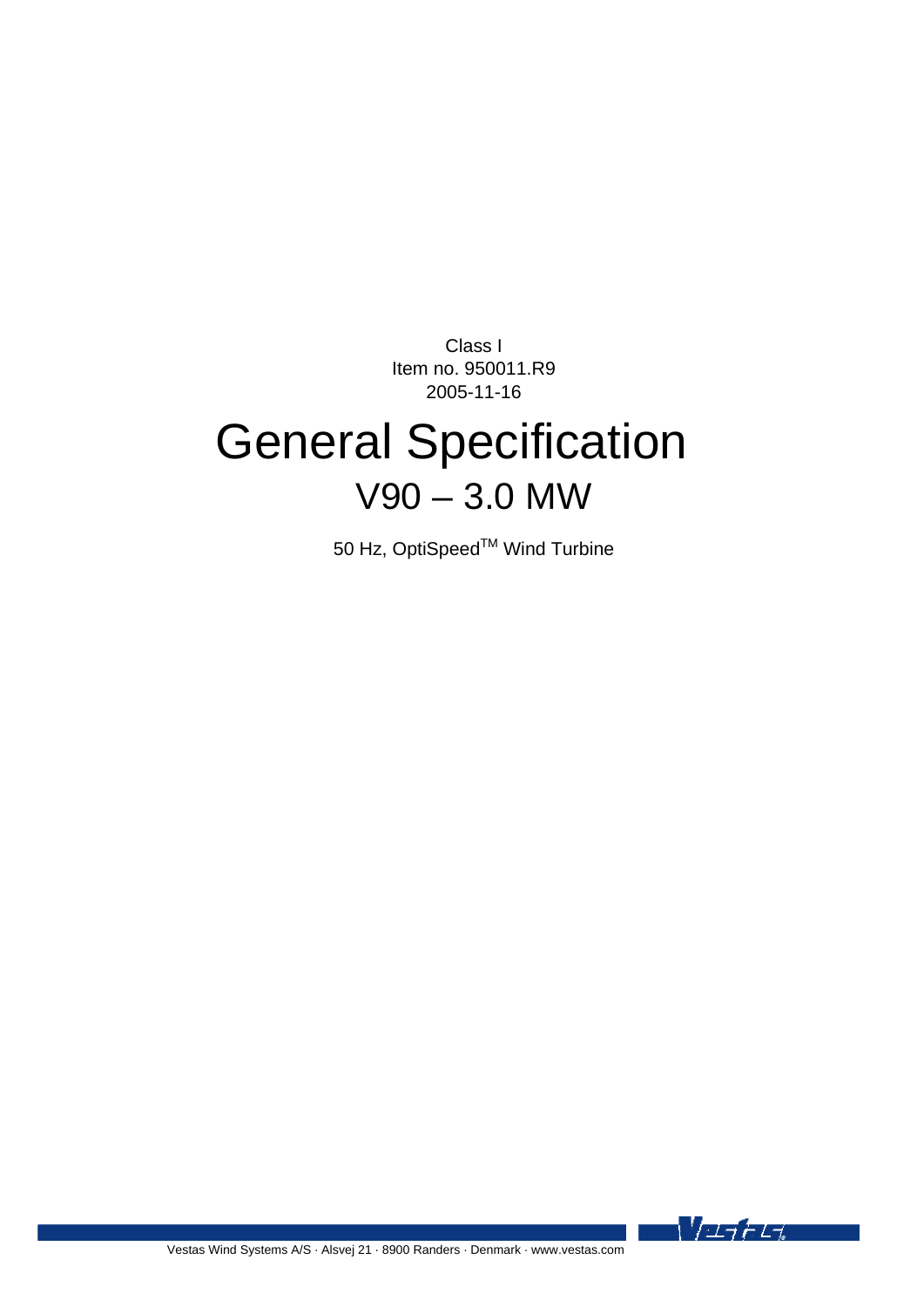| 1. |     |  |
|----|-----|--|
|    | 1.1 |  |
|    | 1.2 |  |
|    | 1.3 |  |
|    |     |  |
|    | 1.4 |  |
|    | 1.5 |  |
|    | 1.6 |  |
| 2. |     |  |
|    | 2.1 |  |
|    | 2.2 |  |
|    | 2.3 |  |
| 3. |     |  |
|    | 3.1 |  |
|    | 3.2 |  |
|    | 3.3 |  |
| 4. |     |  |
|    | 4.1 |  |
|    | 4.2 |  |
| 5. |     |  |
| 6. |     |  |
|    | 6.1 |  |
|    | 6.2 |  |
|    | 6.3 |  |
|    | 6.4 |  |
|    |     |  |
|    | 6.5 |  |
|    | 6.6 |  |
| 7. |     |  |
|    | 7.1 |  |
|    | 7.2 |  |
|    | 7.3 |  |
|    | 7.4 |  |
|    | 7.5 |  |
|    | 7.6 |  |
|    | 7.7 |  |
|    | 7.8 |  |
|    | 7.9 |  |
|    |     |  |
|    |     |  |
|    |     |  |
|    |     |  |
|    |     |  |
|    |     |  |
|    |     |  |
|    |     |  |
|    |     |  |
|    |     |  |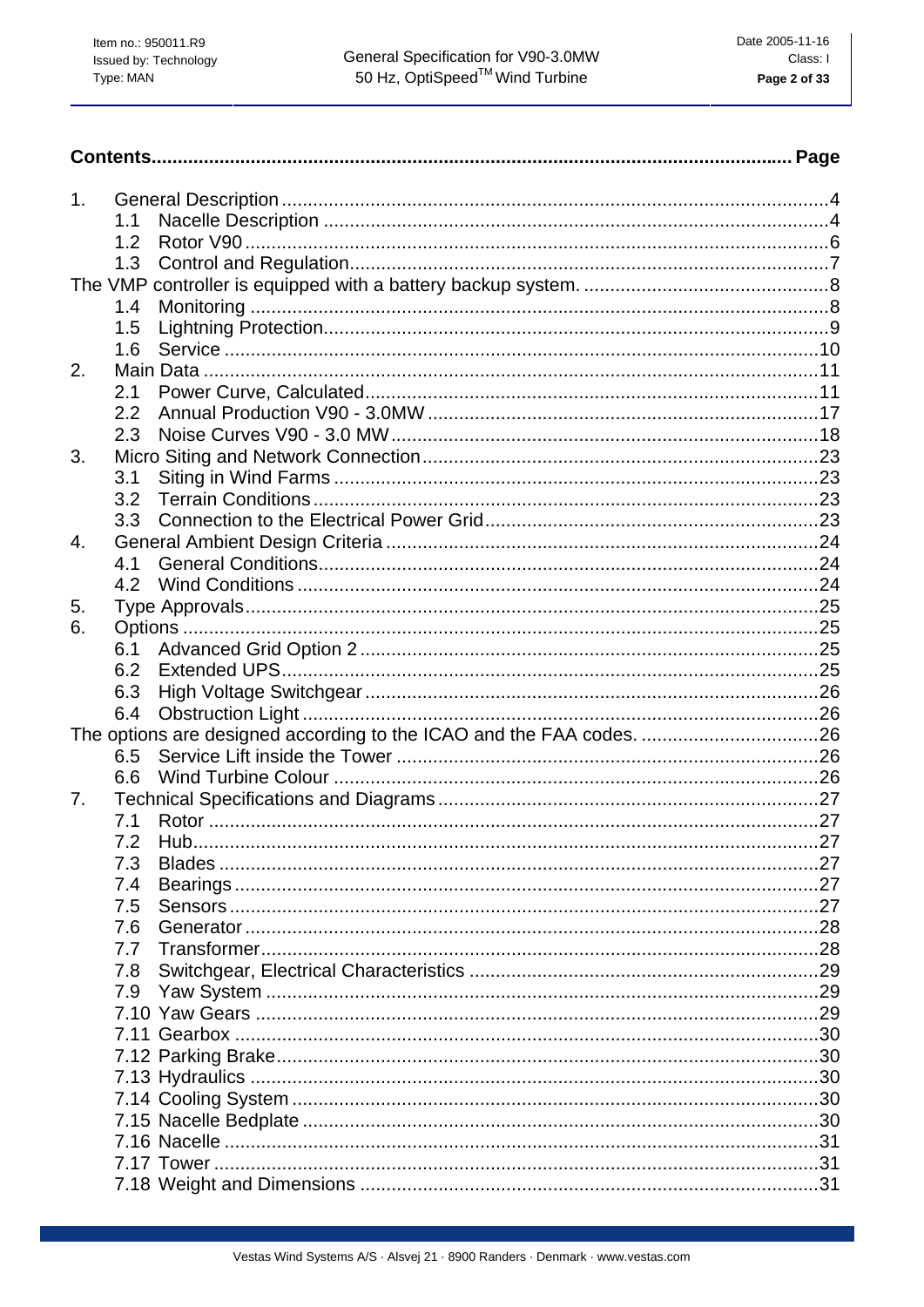| 8. |  |  |
|----|--|--|
|----|--|--|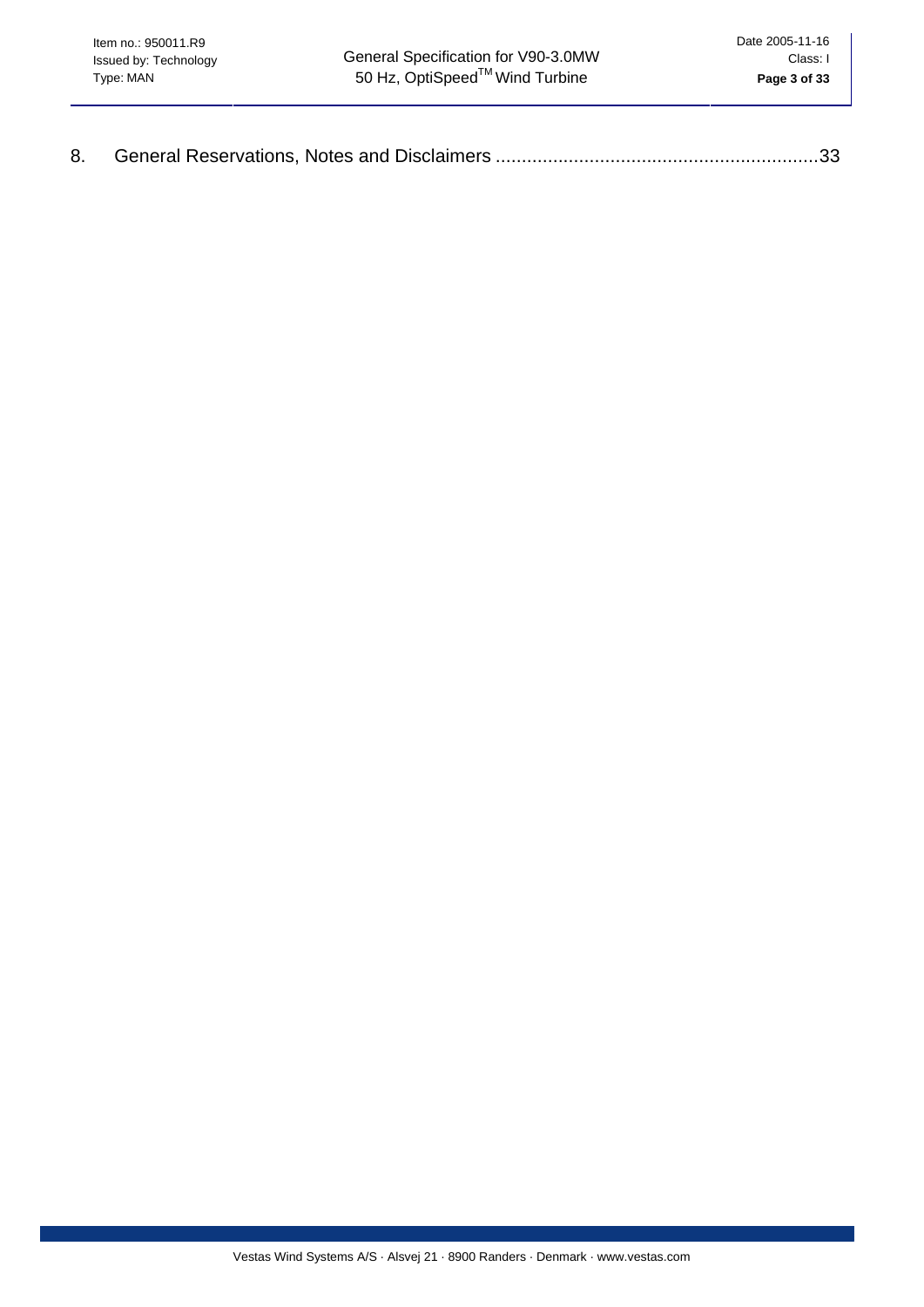# <span id="page-3-0"></span>1. General Description

The Vestas V90 - 3.0 MW is a pitch regulated upwind wind turbine with active yaw and a three-blade rotor.

The Vestas V90 - 3.0 MW has a rotor diameter of 90 m with a generator rated at 3.0 MW.

The turbine utilises the OptiTip<sup>®</sup> and OptiSpeed<sup>TM</sup> concepts. With these features the wind turbine is able to operate the rotor at variable speed (RPM), maintaining the output at rated power even in high wind speeds. At low wind speeds, the OptiTip® and OptiSpeed<sup>TM</sup> systems work together to maximise the power output by giving the optimal RPM and pitch angle, which also helps to minimise the sound emission from the turbine.

# 1.1 Nacelle Description



Figure 1 V90 - 3.0MW nacelle

The nacelle cover is made of fibreglass. An opening in the floor provides access to the nacelle from the tower.

The roof section is equipped with skylights which can be opened to access the roof and the wind sensors.

Wind sensors are mounted on the nacelle roof. Aviation lights, if any, are also placed on top of the nacelle.

# 1.1.1 Machine Foundation (Bedplate)

The front of the nacelle bedplate is the foundation for the drive train, which transmits forces and torque from the rotor to the tower through the yaw system. The front of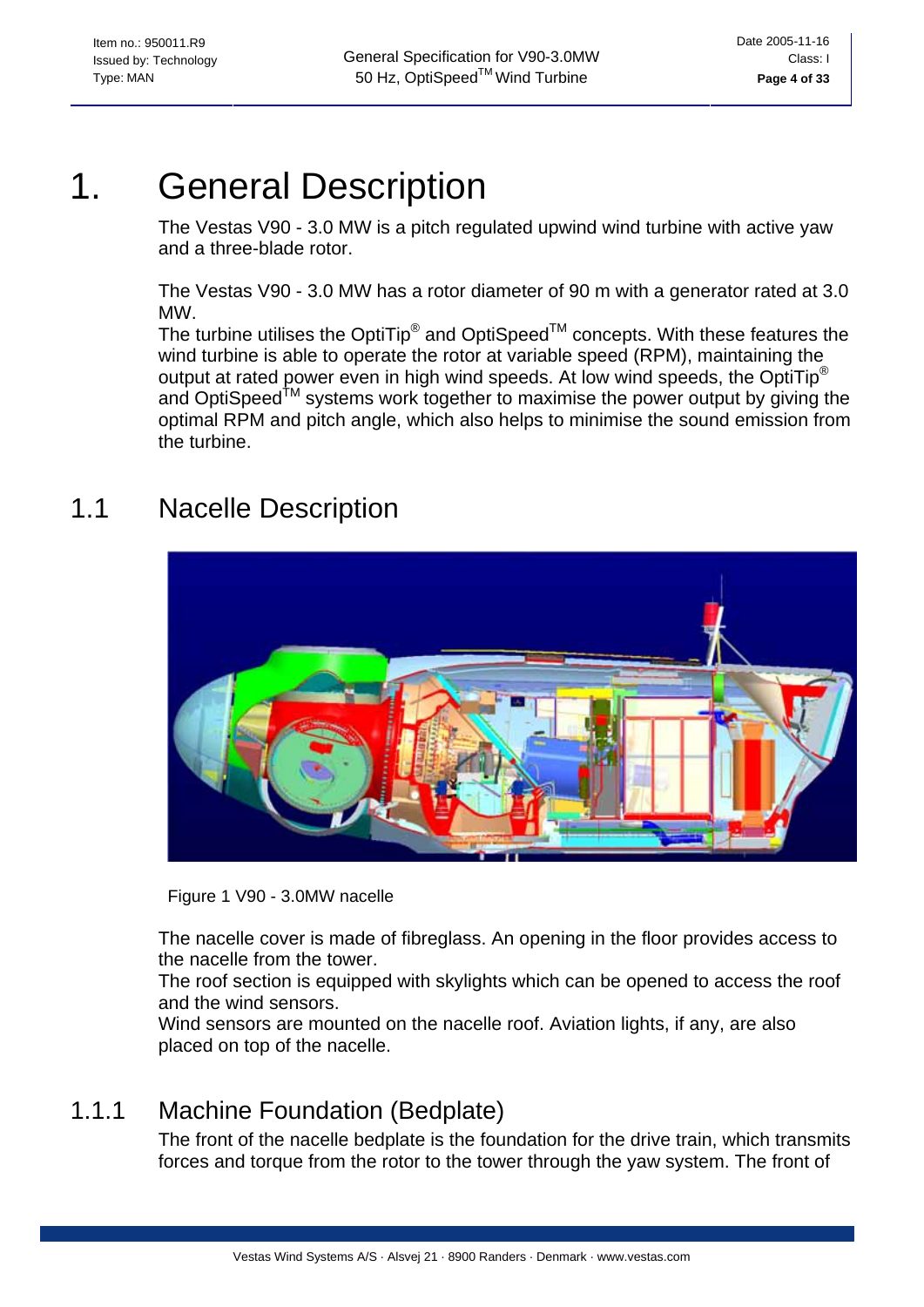the nacelle bedplate is made of cast steel. The nacelle cover is mounted on the nacelle bedplate.

The nacelle bedplate is in two parts consisting of a cast iron part and a girder structure.

The cast iron part serves as the foundation of the main gear and the generator. The bottom surface is machined and connected to the yaw bearing. The crane beams are attached to the top structure. The lower beams of the girder structure are connected at the rear end. The rear part of the bedplate serves as the foundation for the controller panels, cooling system and transformer.

The six yaw gears are bolted to the nacelle bedplate.

The nacelle houses the internal 800 kg Safe Working Load (SWL) service crane. The crane is a single system chain hoist. If any parts heavier than this need service, the service crane can be upgraded to 1600/12000 kg SWL.

The upgraded crane is able to lift and lower large elements, such as parts of the gearbox and the generator.

### 1.1.2 Gearbox

The main gear transmits the torque from the rotor to the generator. The gear unit is a combination of a 2-stage planetary gear and a 1-stage helical gear. The gear housing is bolted to the bedplate. The low speed input shaft is bolted directly to the hub without the use of a traditional main shaft.

The gearbox lubrication system is a forced feed system without the use of an integrated oil sump.

### 1.1.3 Yaw System

The yaw bearing system is a plain bearing system with built-in friction. The six electrical yaw gears with motor brakes enables the nacelle to rotate on top of the tower. The system transmits the forces from the turbine rotor/nacelle to the tower.

### 1.1.4 The Brake System

The turbine brakes by full-feathering the rotor blades. The individual pitch cylinders ensure triple braking safety.

Furthermore, a hydraulic system supplies pressure to a disc brake located on the main gear high-speed shaft. The disc brake system consists of three hydraulic brake callipers and serves as the parking brake. The parking brake can only be activated manually by pressing an emergency stop button inside the turbine.

### 1.1.5 Generator

The generator is an asynchronous 4-pole generator with a wound rotor.

OptiSpeed™ enables the turbine to operate with variable speed. This reduces power fluctuations in the power grid system as well as minimises the loads on vital parts of the turbine. Furthermore, the OptiSpeed™ system optimises the power pro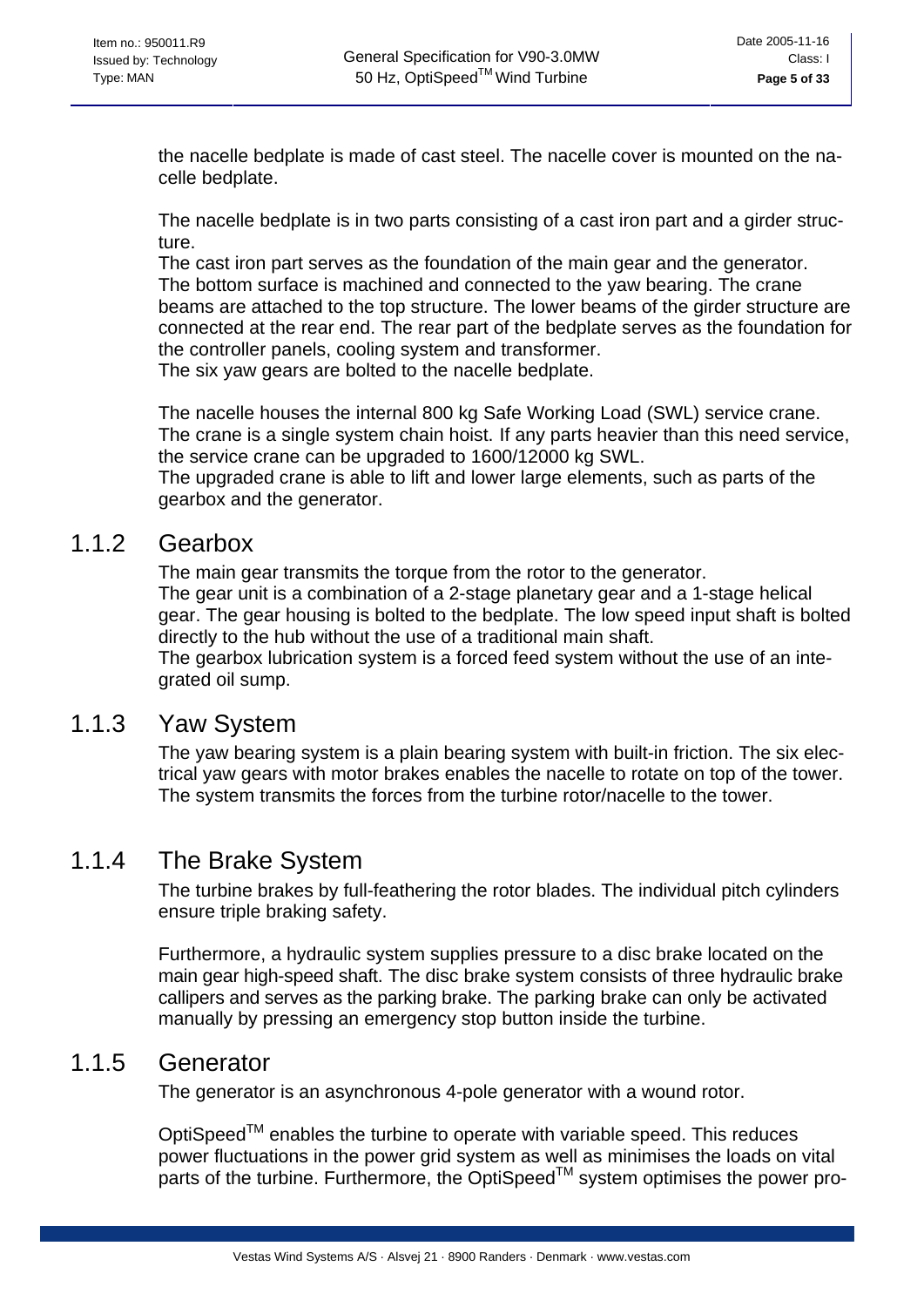<span id="page-5-0"></span>duction, especially at low wind speeds. The OptiSpeed™ technology enables control of the turbine reactive power factor between 0.96 inductive and 0.98 capacitive measured on the low voltage side. The generator is water-cooled.

### 1.1.6 Transformer

The step-up transformer is located in a separate compartment to the rear of the nacelle. The transformer is a three-phase dry-type cast resin transformer specially designed for wind turbine applications.

The windings are delta connected on the high voltage side, unless otherwise specified. The windings are connected in star on the low voltage side (1000 V and 400 V). The 1000 V and 400 V systems in the nacelle are a TN system, where the star point is connected to ground.

Surge arresters are mounted on the high voltage (primary) side of the transformer. The output voltages available are in 0.5 kV steps from 10 to 33 kV, where  $36kV$  (U<sub>m</sub>) is the highest equipment peak voltage.

The transformer room is equipped with arc detection sensors.

### 1.1.7 The Cooling and Air Conditioning System

If the inside air temperature of the nacelle exceeds a certain level, flap valves will open to the outside. A fan engine will draw in outside air for cooling the nacelle air.

Gear lubrication oil, generator cooling water and the OptiSpeed™ unit are cooled from a separate air intake, using separate water/air cooling systems. Water coolers are thermally insulated from other parts of the nacelle. A separate fan cools the transformer.

The heat exchanger system is mounted in a separate compartment in the upper rear section of the nacelle.

## 1.2 Rotor V90

### 1.2.1 Hub / Nose Cone

The hub is mounted directly onto the gearbox, hereby eliminating the main shaft traditionally used to transmit the wind power to the generator through the gearbox.

### 1.2.2 Pitch Regulation

The V90 is equipped with a microprocessor-controlled pitch control system called OptiTip®. Based on the prevailing wind conditions, the blades are continuously positioned at the optimum pitch angle.

The pitch mechanism is placed in the hub. Changes of the blade pitch angle are made by hydraulic cylinders, which are able to rotate the blade 95°. Each blade has its own hydraulic pitch cylinder.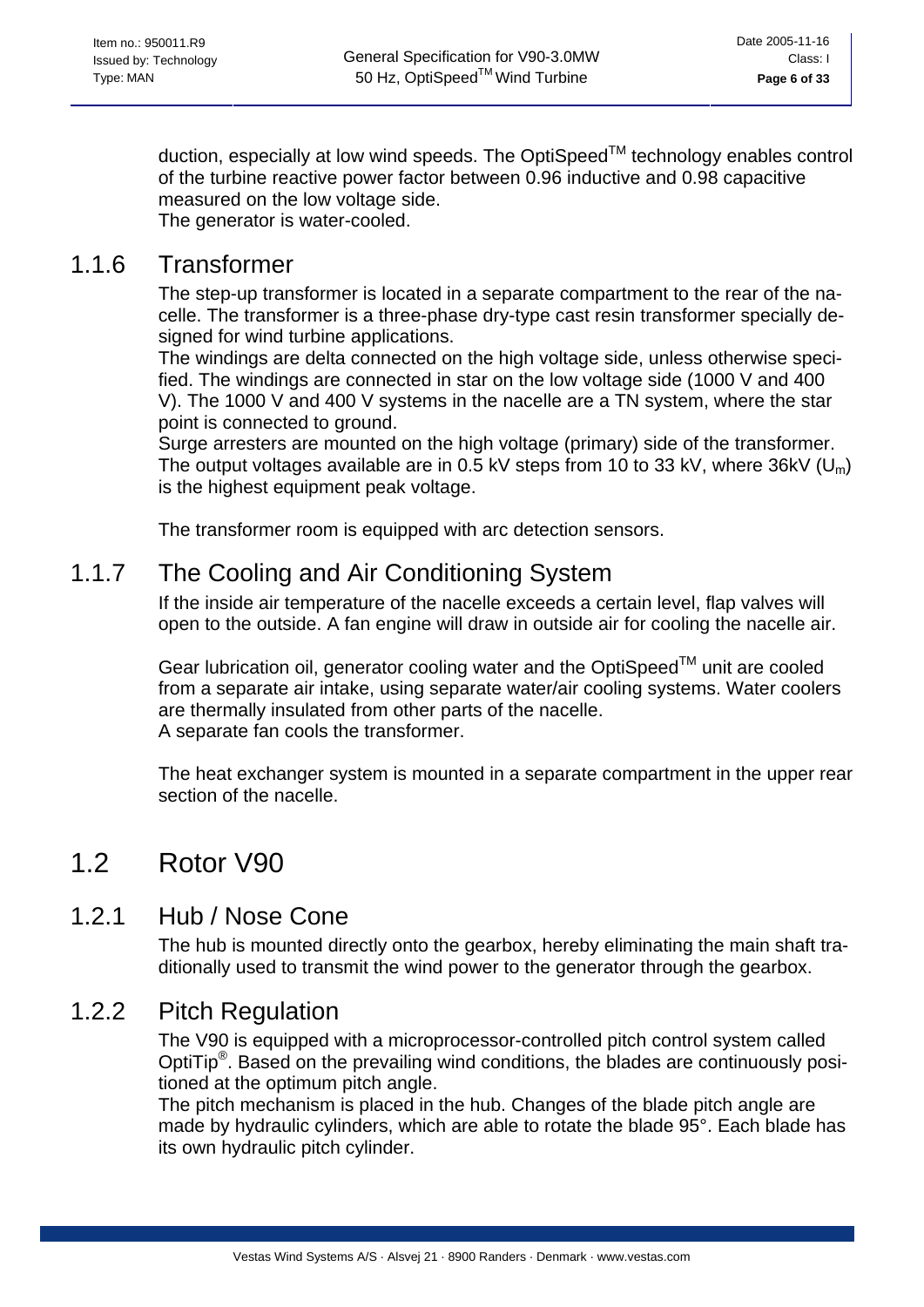### <span id="page-6-0"></span>1.2.3 Hydraulics

A hydraulic system generates hydraulic pressure for the pitch systems in the hub. In case of grid failure or leakage, a backup accumulator system provides sufficient pressure to pitch the blades and stop the turbine.

A collector system prevents oil leaks, if any, from spreading outside the hub.

### 1.2.4 Blades

The blades are made of fibreglass and carbon fibre reinforced epoxy. Each blade consists of two blade shells bonded to a supporting spar. The blades are designed for optimum output and minimum noise and light reflection. The V90 blade design minimises the mechanical loads applied to the turbine.

The blade bearing is a double raced 4-point ball bearing bolted to the blade hub. Each blade has a lightning protection system consisting of lightning receptors on the blade tip and a copper wire conductor inside the blade.

# 1.3 Control and Regulation

## 1.3.1 OptiSpeed™ Description

OptiSpeed<sup>TM</sup> ensures a steady and stable electric power production from the turbine.

The OptiSpeed<sup>TM</sup> system consists of an asynchronous generator with wound rotor and slip rings. A back-to-back power converter with IGBT switches, contactors and protection enables the turbine to operate with variable speed.

The OptiSpeed<sup>TM</sup> and OptiTip<sup>®</sup> systems ensure energy optimisation, low noise operation and reduction of loads on all vital components.

The system controls the current in the rotor circuit of the generator giving precise control of the reactive power and provides for a smooth connection sequence when the generator is connected to the grid.

The reactive power control is as default set at 0 kVAr export/import at 1000 V.

### 1.3.2 Vestas Multi Processor Controller

All functions of the wind turbine are monitored and controlled by microprocessor based control units called VMP (Vestas Multi Processor).

The VMP controller consists of several individual sub-controller systems. Each system has separate operation tasks and communicates via an optical-based network (ArcNet).

The controller enclosures are located in the bottom of the tower, in the nacelle and in the hub.

The operating system is  $VxWorks^{\circledast}$ , which fulfils the demands for stability, flexibility and security that are expected in a modern, intelligent wind turbine.

Digital and analogue input/output functions in the turbine are interfaced via the use of distributed units communicating on the CAN-open protocol.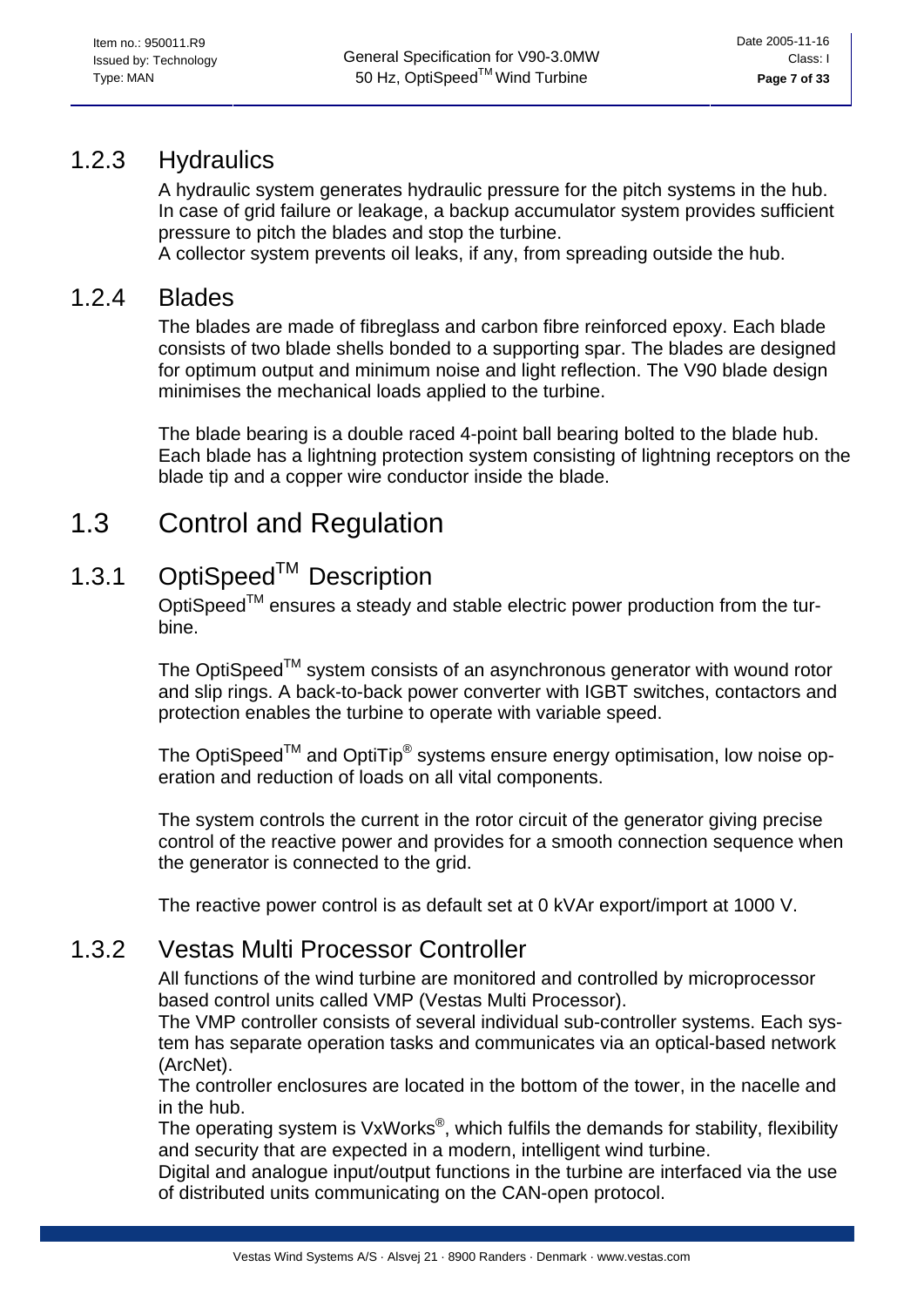<span id="page-7-0"></span>The VMP controller is equipped with a battery backup system.

The VMP controller serves the following functions:

- Monitoring and supervision of overall operation.
- Synchronising the generator to the grid during the connection sequence in or der to limit the inrush current.
- Operating of the turbine during various fault situations.
- Automatic yawing of the nacelle in accordance to the wind direction.
- OptiTip® blade pitch control.
- OptiSpeed™ reactive power control and variable speed operation.
- Noise emission control.
- Monitoring of ambient conditions (wind, temperature etc).
- Monitoring of the grid.
- Monitoring and logging of lightning strikes.
- Supervision of the smoke detection system.
- De-rating in case of critically high temperatures.

### 1.3.2.1 Active Damping of Drive Train Torsional Oscillations in OptiSpeed<sup>™</sup> Controlled Turbines

Oscillations which may occur in the drive train can be monitored by measuring the number of revolutions and can be damped via an active control of the generator. If the oscillations exceed a certain limit, the Active Control system is activated in order to stop further escalations of the drive train oscillations.

### 1.3.2.2 Improving Grid Quality (Active Harmonics Damping) in OptiSpeed<sup>™</sup> Controlled Turbines

OptiSpeed™ contributes to reducing the  $5<sup>th</sup>$  and  $7<sup>th</sup>$  harmonic components on the grid and to reducing the interharmonic components produced by the induction generator slip. The compensation reduces the network harmonics to below 2% of nominal current.

# 1.4 Monitoring

### 1.4.1 Sensors

Data for controlling the turbine and the energy production is received from different sensors measuring:

- Weather conditions: Wind direction, wind speed and temperature.
- Machine conditions: Temperatures, oil level and pressure, cooling water level.
- Rotor activity: Speed and pitch position.
- Construction: Vibrations, lightning detectors.
- Grid connection: Active power, reactive power, voltage, current, frequency, Cos<sub>Φ</sub>.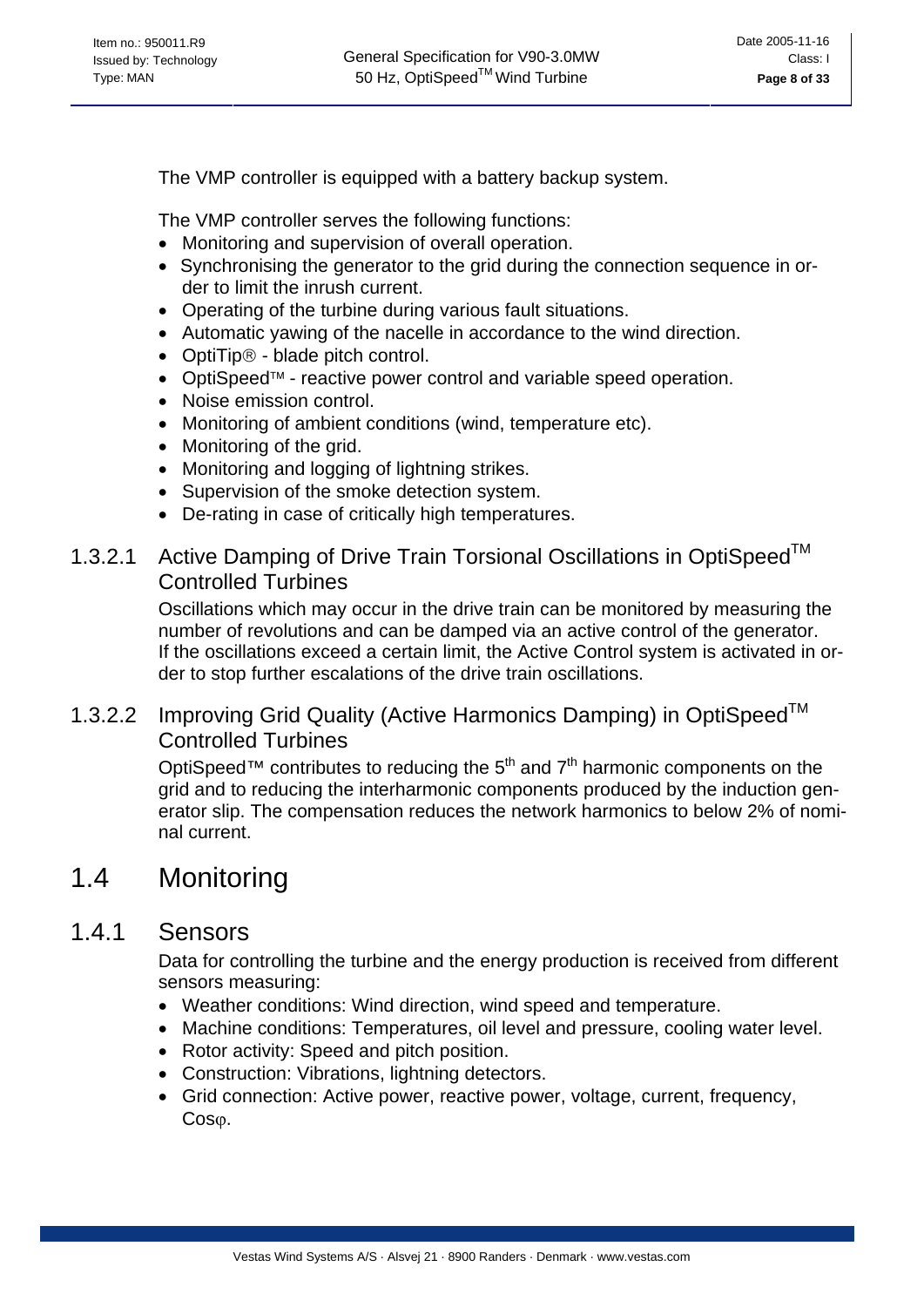### <span id="page-8-0"></span>1.4.2 Sensor Features

#### 1.4.2.1 Ultrasonic Wind Sensors

The nacelle is equipped with two redundant ultrasonic wind sensors in order to increase the reliability and accuracy of the wind measurements. The wind sensors measure the wind direction and wind speed.

The sensor is self-testing, and if the sensor signal is defective, the turbine will be brought to a safe condition.

To improve performance during icy conditions, the sensors are equipped with a heating element.

The sensors are located on top of the nacelle and are protected against lightning strokes.

#### 1.4.2.2 Smoke Detectors

The tower and nacelle are equipped with optical smoke sensors. If smoke is detected, an alarm is sent via the remote control system and the main switcher is activated. The detectors are self-controlling. If a detector becomes defective, a warning is sent via the remote control system.

#### 1.4.2.3 Lightning Detectors

Lightning detectors are located in each rotor blade.

#### 1.4.2.4 Accelerometers

Accelerometers register the movements of the tower top. The registrations are intelligent controlled by the VMP and used to stop the turbine if the movements and vibrations excides predefined limits. The accelerometers allow turbines with high towers to run with a rotor RPM closer to the tower natural frequency.

#### 1.4.2.5 GPS (Real Time Clock)

The GPS is primarily used to synchronise the turbine clock. The GPS accuracy is within 1 second. Via this system it is possible to compare the various log observations with other turbines within the same area/site. E.g. fluctuations in the power, grid or lightning activity.

#### 1.4.2.6 Arc Protection

The transformer and the low voltage switchboards are protected by an arc protection system. In case of an electrical arc, the system will instantly open the main breaker downstream from the turbine.

## 1.5 Lightning Protection

The V90 wind turbine is equipped with Vestas Lightning Protection, which protects the entire turbine from the tip of the blades to the foundation. The system enables the lightning current to by-pass all vital components within the blade, nacelle and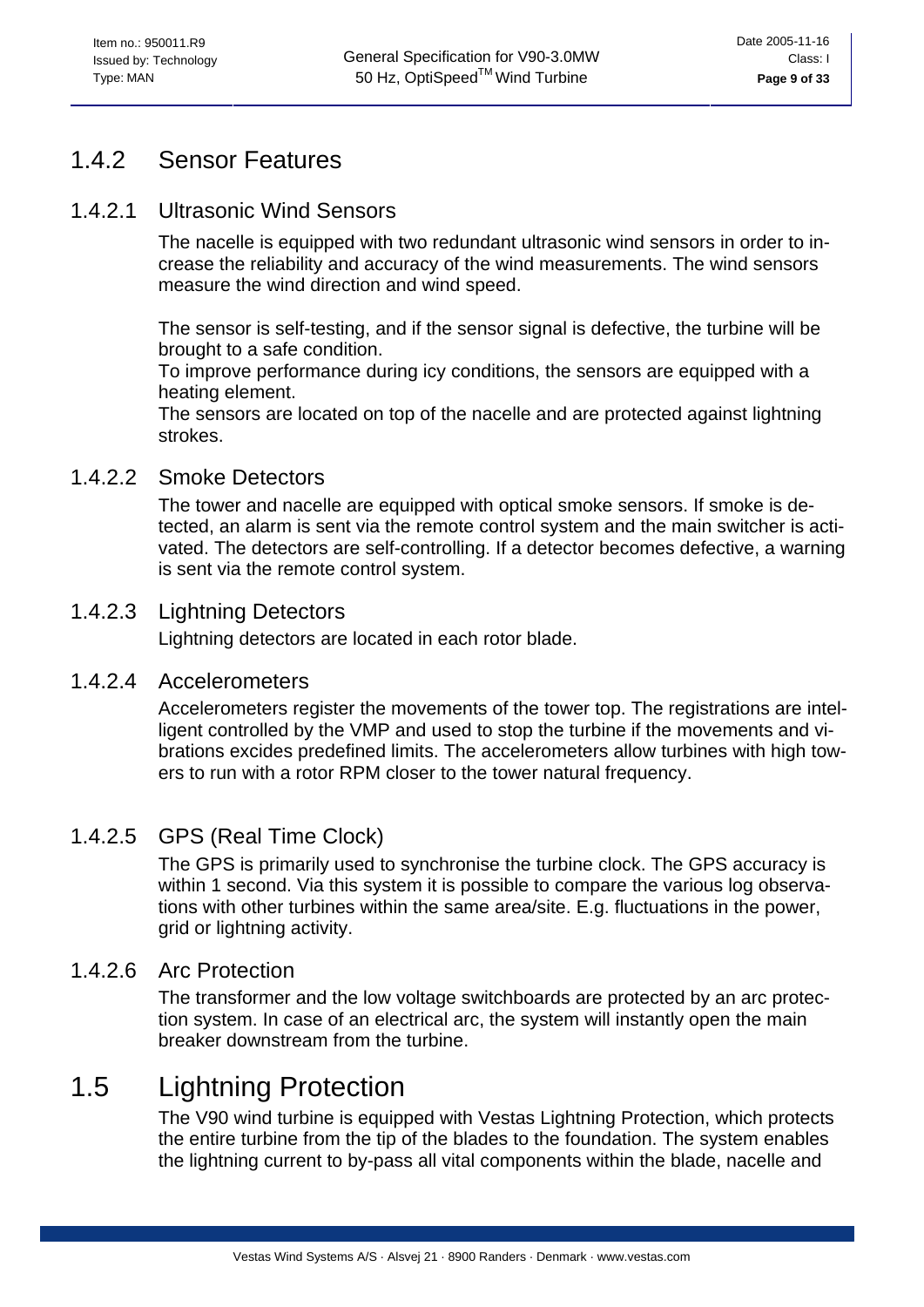<span id="page-9-0"></span>tower without causing damage. As an extra safety precaution, the control units and processors in the nacelle are protected by an efficient shielding system.

The lightning protection is designed according to IEC 61024 - "Lightning Protection of Wind Turbine Generators".

Lightning detectors are mounted on all three rotor blades. Data from the detectors are logged and enable the operator to identify which of the blades were hit, the exact time of the stroke and how powerful the lightning was.

These data are very useful for making a remote estimate of possible damages to the turbine and the need for inspection.

# 1.6 Service

The turbine will need a scheduled Service check every 12 months.

## 1.6.1 Lubrication of Components

- Blade bearings: Automatic lubrication from an electrically driven unit. Re-fill every 12 months.
- Generator bearings: Automatically lubricated via the gear oil system.
- Gearbox: The oil is collected in a tank. From the collection tank the oil is pumped to a heat exchanger and back to the gearbox. The pumps distribute the oil to the gear wheels and bearings.
- Yaw gear: Lubrication in sealed oil bath, which is inspected every 12 months.
- Yaw system: Lubricated with an automatic grease system
- Hydraulic system: The oil level is inspected every 12 months.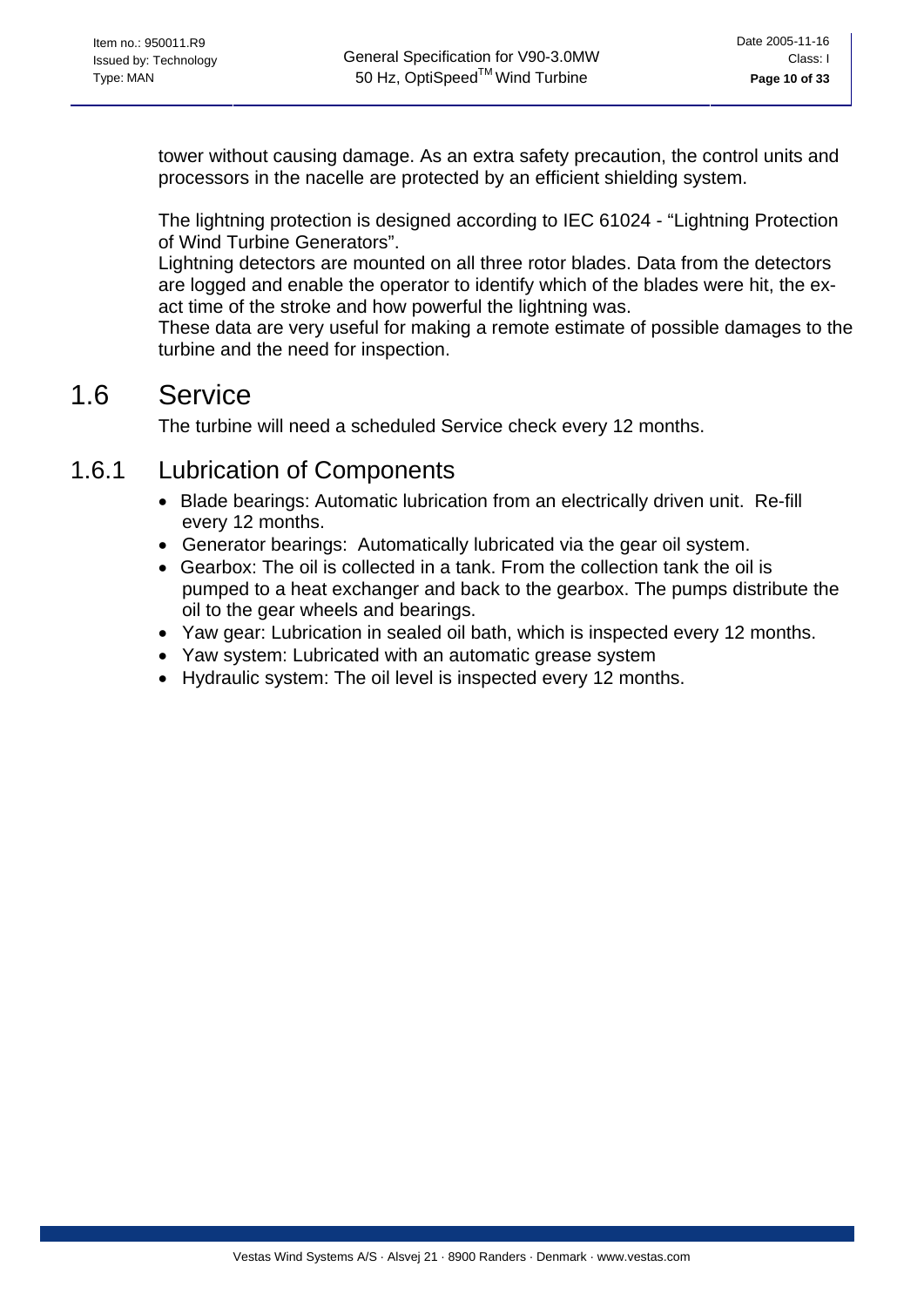# <span id="page-10-0"></span>2. Main Data

## 2.1 Power Curve, Calculated

Calculated at 1000V / 400V, low voltage side of the high voltage transformer.

## 2.1.1 Power Curve, Mode 0 - 109.4 dB(A)

| V90 - 3.0 MW, 50 Hz, Mode 0 - 109.4 dB(A) |                                                                                            |                      |      |      |      |      |      |      |      |      |      |      |  |
|-------------------------------------------|--------------------------------------------------------------------------------------------|----------------------|------|------|------|------|------|------|------|------|------|------|--|
|                                           |                                                                                            | Air Density [kg/m^3] |      |      |      |      |      |      |      |      |      |      |  |
| <b>Wind</b><br><b>Speed</b><br>[m/s]      | 1.12<br>1.15<br>1.18<br>1.21<br>1.225<br>1.24<br>1.27<br>0.97<br>1.03<br>1.06<br>1.09<br>1 |                      |      |      |      |      |      |      |      |      |      |      |  |
| 4                                         | 53                                                                                         | 56                   | 59   | 61   | 64   | 67   | 70   | 72   | 75   | 77   | 78   | 81   |  |
| 5                                         | 142                                                                                        | 148                  | 153  | 159  | 165  | 170  | 176  | 181  | 187  | 190  | 193  | 198  |  |
| 6                                         | 271                                                                                        | 281                  | 290  | 300  | 310  | 319  | 329  | 339  | 348  | 353  | 358  | 368  |  |
| 7                                         | 451                                                                                        | 466                  | 482  | 497  | 512  | 528  | 543  | 558  | 574  | 581  | 589  | 604  |  |
| 8                                         | 691                                                                                        | 714                  | 737  | 760  | 783  | 806  | 829  | 852  | 875  | 886  | 898  | 921  |  |
| 9                                         | 995                                                                                        | 1028                 | 1061 | 1093 | 1126 | 1159 | 1191 | 1224 | 1257 | 1273 | 1289 | 1322 |  |
| 10                                        | 1341                                                                                       | 1385                 | 1428 | 1471 | 1515 | 1558 | 1602 | 1645 | 1688 | 1710 | 1732 | 1775 |  |
| 11                                        | 1686                                                                                       | 1740                 | 1794 | 1849 | 1903 | 1956 | 2010 | 2064 | 2118 | 2145 | 2172 | 2226 |  |
| 12                                        | 2010                                                                                       | 2074                 | 2137 | 2201 | 2265 | 2329 | 2392 | 2454 | 2514 | 2544 | 2573 | 2628 |  |
| 13                                        | 2310                                                                                       | 2382                 | 2455 | 2525 | 2593 | 2658 | 2717 | 2771 | 2817 | 2837 | 2856 | 2889 |  |
| 14                                        | 2588                                                                                       | 2662                 | 2730 | 2790 | 2841 | 2883 | 2915 | 2940 | 2958 | 2965 | 2971 | 2981 |  |
| 15                                        | 2815                                                                                       | 2868                 | 2909 | 2939 | 2960 | 2975 | 2984 | 2990 | 2994 | 2995 | 2996 | 2998 |  |
| 16                                        | 2943                                                                                       | 2965                 | 2979 | 2988 | 2993 | 2996 | 2998 | 2999 | 2999 | 3000 | 3000 | 3000 |  |
| 17                                        | 2988                                                                                       | 2994                 | 2997 | 2998 | 2999 | 3000 | 3000 | 3000 | 3000 | 3000 | 3000 | 3000 |  |
| 18                                        | 2998                                                                                       | 2999                 | 3000 | 3000 | 3000 | 3000 | 3000 | 3000 | 3000 | 3000 | 3000 | 3000 |  |
| 19                                        | 3000                                                                                       | 3000                 | 3000 | 3000 | 3000 | 3000 | 3000 | 3000 | 3000 | 3000 | 3000 | 3000 |  |
| 20                                        | 3000                                                                                       | 3000                 | 3000 | 3000 | 3000 | 3000 | 3000 | 3000 | 3000 | 3000 | 3000 | 3000 |  |
| 21                                        | 3000                                                                                       | 3000                 | 3000 | 3000 | 3000 | 3000 | 3000 | 3000 | 3000 | 3000 | 3000 | 3000 |  |
| 22                                        | 3000                                                                                       | 3000                 | 3000 | 3000 | 3000 | 3000 | 3000 | 3000 | 3000 | 3000 | 3000 | 3000 |  |
| 23                                        | 3000                                                                                       | 3000                 | 3000 | 3000 | 3000 | 3000 | 3000 | 3000 | 3000 | 3000 | 3000 | 3000 |  |
| 24                                        | 3000                                                                                       | 3000                 | 3000 | 3000 | 3000 | 3000 | 3000 | 3000 | 3000 | 3000 | 3000 | 3000 |  |
| 25                                        | 3000                                                                                       | 3000                 | 3000 | 3000 | 3000 | 3000 | 3000 | 3000 | 3000 | 3000 | 3000 | 3000 |  |

Wind speed as 10 minute average value at hub height and perpendicular to the rotor plane.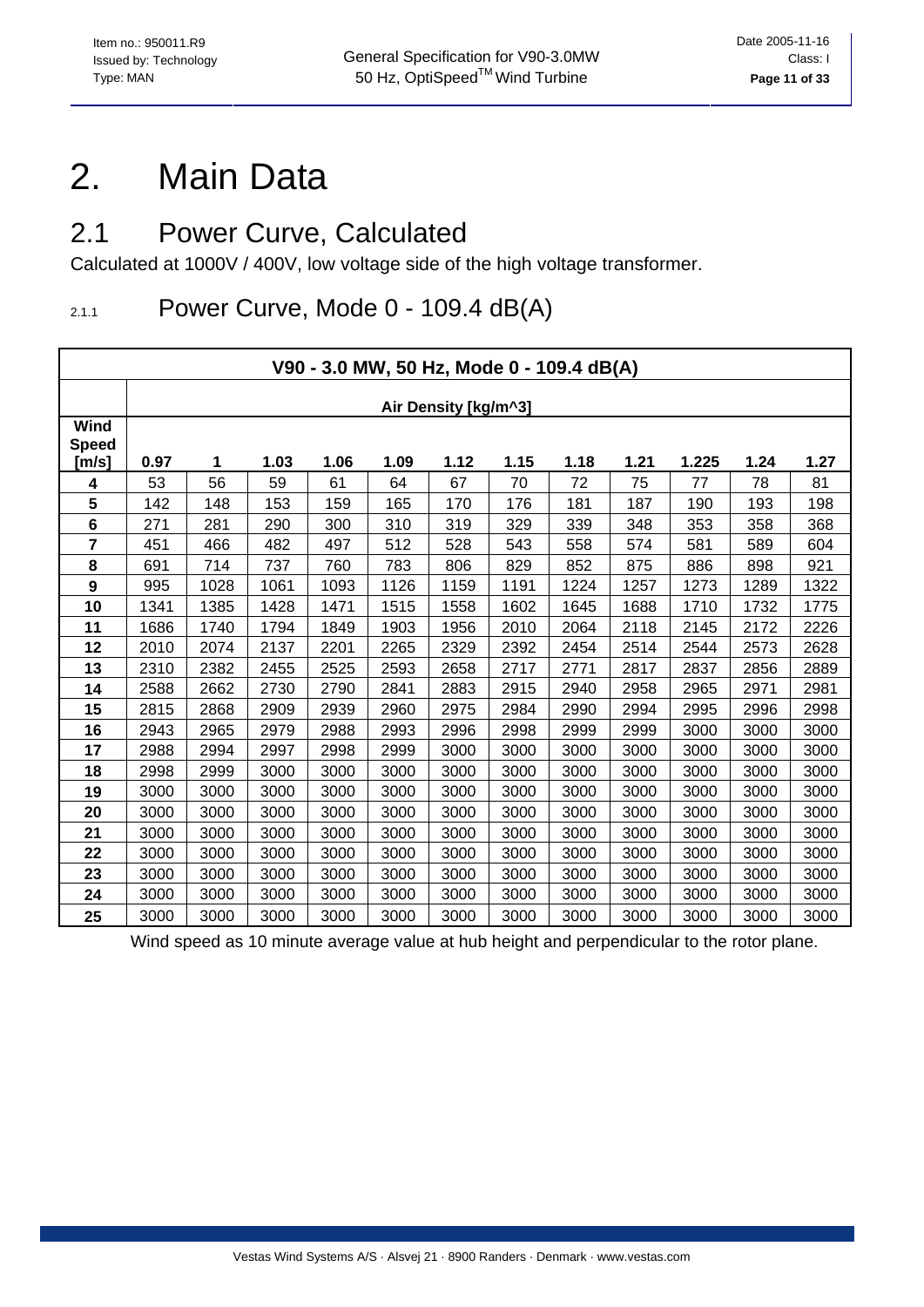

Figure 2 Power curve for Vestas V90 - 3.0 MW, 50 Hz Mode 0 - 109.4 dB(A).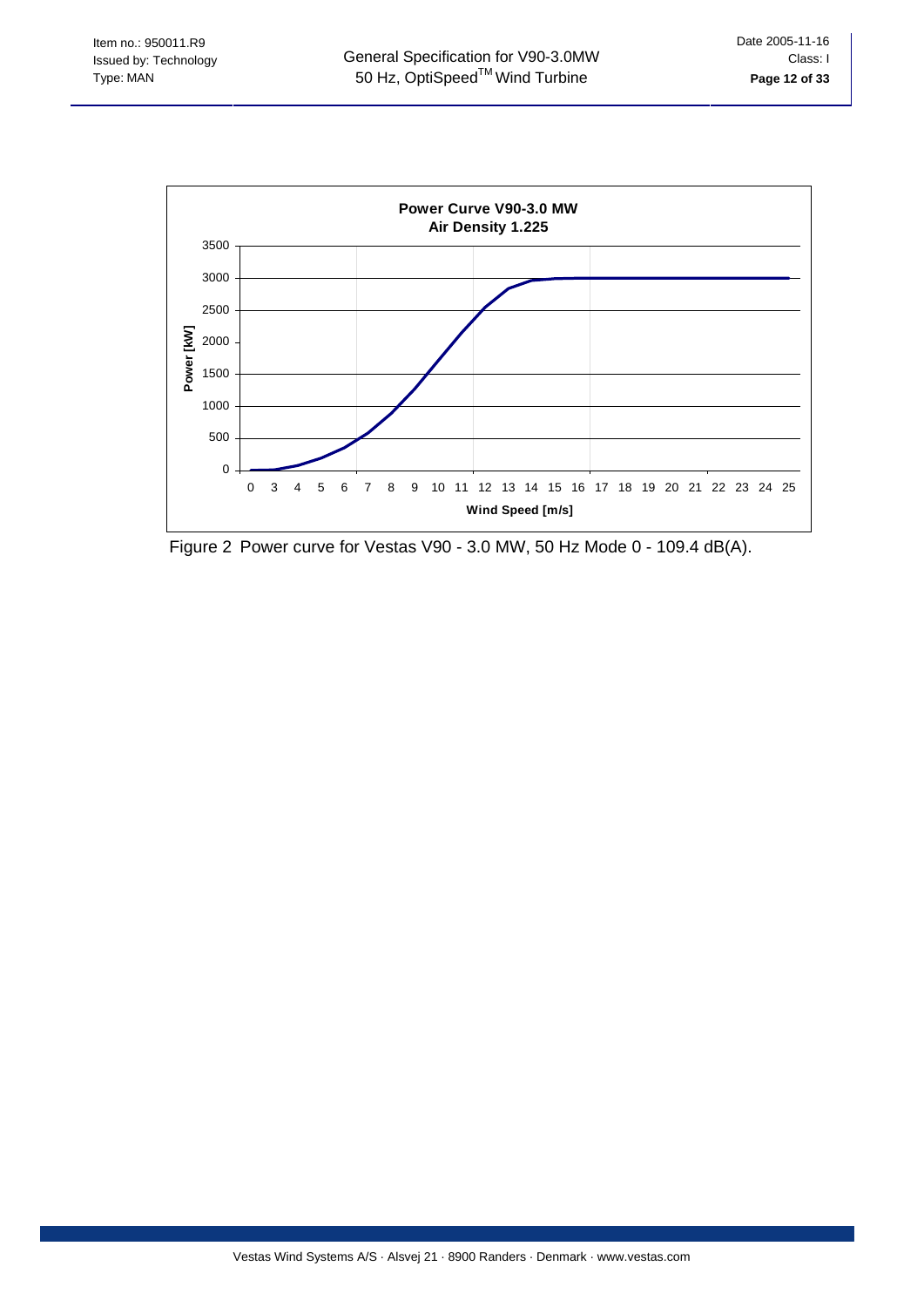### 2.1.2 Power Curve, Mode 1 - 107.8 dB(A)

| V90 - 3.0 MW, 50 Hz, Mode 1 - 107.8 dB(A) |      |                      |      |      |      |      |      |      |      |       |      |      |
|-------------------------------------------|------|----------------------|------|------|------|------|------|------|------|-------|------|------|
|                                           |      |                      |      |      |      |      |      |      |      |       |      |      |
| <b>Wind</b>                               |      | Air Density [kg/m^3] |      |      |      |      |      |      |      |       |      |      |
| <b>Speed</b>                              |      |                      |      |      |      |      |      |      |      |       |      |      |
| [m/s]                                     | 0.97 | 1                    | 1.03 | 1.06 | 1.09 | 1.12 | 1.15 | 1.18 | 1.21 | 1.225 | 1.24 | 1.27 |
| 4                                         | 53   | 56                   | 59   | 61   | 64   | 67   | 70   | 72   | 75   | 77    | 78   | 81   |
| 5                                         | 142  | 148                  | 153  | 159  | 165  | 170  | 176  | 181  | 187  | 190   | 193  | 198  |
| 6                                         | 271  | 281                  | 290  | 300  | 310  | 319  | 329  | 339  | 348  | 353   | 358  | 368  |
| $\overline{7}$                            | 451  | 466                  | 482  | 497  | 512  | 528  | 543  | 558  | 574  | 581   | 589  | 604  |
| 8                                         | 691  | 714                  | 737  | 760  | 783  | 806  | 829  | 852  | 875  | 886   | 898  | 921  |
| $\boldsymbol{9}$                          | 994  | 1027                 | 1060 | 1092 | 1125 | 1157 | 1190 | 1223 | 1255 | 1272  | 1288 | 1321 |
| 10                                        | 1330 | 1373                 | 1416 | 1460 | 1503 | 1546 | 1589 | 1632 | 1675 | 1696  | 1718 | 1761 |
| 11                                        | 1656 | 1709                 | 1762 | 1815 | 1868 | 1921 | 1974 | 2027 | 2080 | 2106  | 2133 | 2186 |
| 12                                        | 1963 | 2026                 | 2088 | 2151 | 2213 | 2276 | 2338 | 2399 | 2459 | 2489  | 2518 | 2575 |
| 13                                        | 2258 | 2329                 | 2400 | 2470 | 2539 | 2605 | 2666 | 2723 | 2774 | 2797  | 2818 | 2856 |
| 14                                        | 2539 | 2614                 | 2684 | 2748 | 2804 | 2851 | 2889 | 2919 | 2942 | 2951  | 2959 | 2971 |
| 15                                        | 2778 | 2837                 | 2883 | 2919 | 2946 | 2964 | 2977 | 2985 | 2991 | 2993  | 2994 | 2996 |
| 16                                        | 2925 | 2953                 | 2971 | 2983 | 2990 | 2994 | 2997 | 2998 | 2999 | 2999  | 2999 | 3000 |
| 17                                        | 2983 | 2991                 | 2995 | 2997 | 2999 | 2999 | 3000 | 3000 | 3000 | 3000  | 3000 | 3000 |
| 18                                        | 2997 | 2999                 | 2999 | 3000 | 3000 | 3000 | 3000 | 3000 | 3000 | 3000  | 3000 | 3000 |
| 19                                        | 3000 | 3000                 | 3000 | 3000 | 3000 | 3000 | 3000 | 3000 | 3000 | 3000  | 3000 | 3000 |
| 20                                        | 3000 | 3000                 | 3000 | 3000 | 3000 | 3000 | 3000 | 3000 | 3000 | 3000  | 3000 | 3000 |
| 21                                        | 3000 | 3000                 | 3000 | 3000 | 3000 | 3000 | 3000 | 3000 | 3000 | 3000  | 3000 | 3000 |
| 22                                        | 3000 | 3000                 | 3000 | 3000 | 3000 | 3000 | 3000 | 3000 | 3000 | 3000  | 3000 | 3000 |
| 23                                        | 3000 | 3000                 | 3000 | 3000 | 3000 | 3000 | 3000 | 3000 | 3000 | 3000  | 3000 | 3000 |
| 24                                        | 3000 | 3000                 | 3000 | 3000 | 3000 | 3000 | 3000 | 3000 | 3000 | 3000  | 3000 | 3000 |
| 25                                        | 3000 | 3000                 | 3000 | 3000 | 3000 | 3000 | 3000 | 3000 | 3000 | 3000  | 3000 | 3000 |

Wind speed as 10 minute average value at hub height and perpendicular to the rotor plane.



Figure 3 Power curve for Vestas V90 - 3.0 MW, 50 Hz, Mode 1 - 107.8 dB(A).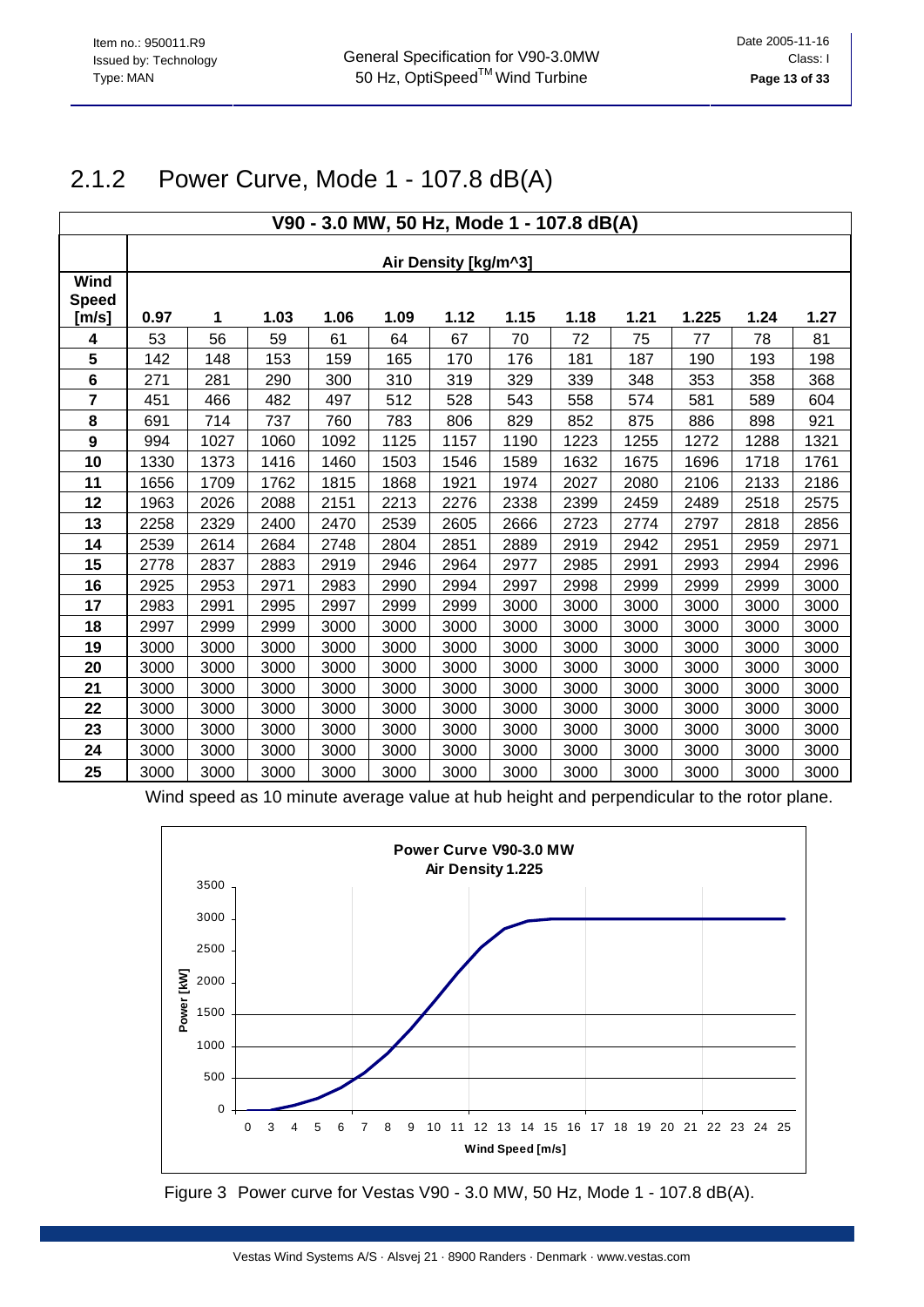## 2.1.3 Power Curve, Mode 2 - 106.8 dB(A)

| V90 - 3.0 MW, 50 Hz, Mode 2 - 106.8 dB(A) |      |                      |      |      |      |      |      |      |      |       |      |      |  |
|-------------------------------------------|------|----------------------|------|------|------|------|------|------|------|-------|------|------|--|
|                                           |      |                      |      |      |      |      |      |      |      |       |      |      |  |
| Wind                                      |      | Air Density [kg/m^3] |      |      |      |      |      |      |      |       |      |      |  |
| <b>Speed</b>                              |      |                      |      |      |      |      |      |      |      |       |      |      |  |
| [m/s]                                     | 0.97 | 1                    | 1.03 | 1.06 | 1.09 | 1.12 | 1.15 | 1.18 | 1.21 | 1.225 | 1.24 | 1.27 |  |
| 4                                         | 53   | 56                   | 59   | 61   | 64   | 67   | 70   | 72   | 75   | 77    | 78   | 81   |  |
| $\overline{\mathbf{5}}$                   | 142  | 148                  | 153  | 159  | 165  | 170  | 176  | 181  | 187  | 190   | 193  | 198  |  |
| 6                                         | 271  | 281                  | 290  | 300  | 310  | 319  | 329  | 339  | 348  | 353   | 358  | 368  |  |
| $\overline{7}$                            | 451  | 466                  | 482  | 497  | 512  | 528  | 543  | 558  | 574  | 581   | 589  | 604  |  |
| 8                                         | 691  | 713                  | 736  | 759  | 782  | 805  | 828  | 851  | 874  | 885   | 897  | 920  |  |
| 9                                         | 984  | 1016                 | 1048 | 1080 | 1113 | 1145 | 1177 | 1209 | 1242 | 1258  | 1274 | 1306 |  |
| 10                                        | 1286 | 1328                 | 1370 | 1412 | 1453 | 1495 | 1537 | 1578 | 1620 | 1641  | 1662 | 1703 |  |
| 11                                        | 1575 | 1625                 | 1676 | 1726 | 1777 | 1827 | 1878 | 1928 | 1979 | 2004  | 2029 | 2080 |  |
| 12                                        | 1852 | 1911                 | 1970 | 2029 | 2088 | 2147 | 2206 | 2265 | 2324 | 2353  | 2382 | 2439 |  |
| 13                                        | 2119 | 2186                 | 2253 | 2320 | 2387 | 2453 | 2518 | 2581 | 2642 | 2671  | 2699 | 2749 |  |
| 14                                        | 2376 | 2451                 | 2524 | 2595 | 2662 | 2724 | 2781 | 2829 | 2871 | 2888  | 2904 | 2928 |  |
| 15                                        | 2624 | 2697                 | 2763 | 2820 | 2867 | 2905 | 2934 | 2955 | 2970 | 2976  | 2981 | 2987 |  |
| 16                                        | 2828 | 2879                 | 2917 | 2946 | 2965 | 2978 | 2987 | 2992 | 2995 | 2997  | 2997 | 2998 |  |
| 17                                        | 2944 | 2966                 | 2980 | 2989 | 2994 | 2996 | 2998 | 2999 | 2999 | 3000  | 3000 | 3000 |  |
| 18                                        | 2987 | 2993                 | 2996 | 2998 | 2999 | 3000 | 3000 | 3000 | 3000 | 3000  | 3000 | 3000 |  |
| 19                                        | 2998 | 2999                 | 2999 | 3000 | 3000 | 3000 | 3000 | 3000 | 3000 | 3000  | 3000 | 3000 |  |
| 20                                        | 3000 | 3000                 | 3000 | 3000 | 3000 | 3000 | 3000 | 3000 | 3000 | 3000  | 3000 | 3000 |  |
| 21                                        | 3000 | 3000                 | 3000 | 3000 | 3000 | 3000 | 3000 | 3000 | 3000 | 3000  | 3000 | 3000 |  |
| 22                                        | 3000 | 3000                 | 3000 | 3000 | 3000 | 3000 | 3000 | 3000 | 3000 | 3000  | 3000 | 3000 |  |
| 23                                        | 3000 | 3000                 | 3000 | 3000 | 3000 | 3000 | 3000 | 3000 | 3000 | 3000  | 3000 | 3000 |  |
| 24                                        | 3000 | 3000                 | 3000 | 3000 | 3000 | 3000 | 3000 | 3000 | 3000 | 3000  | 3000 | 3000 |  |
| 25                                        | 3000 | 3000                 | 3000 | 3000 | 3000 | 3000 | 3000 | 3000 | 3000 | 3000  | 3000 | 3000 |  |

Wind speed as 10 minute average value at hub height and perpendicular to the rotor plane.



Figure 4 Power curve for Vestas V90 - 3.0 MW, 50 Hz, Mode 2 - 106.7.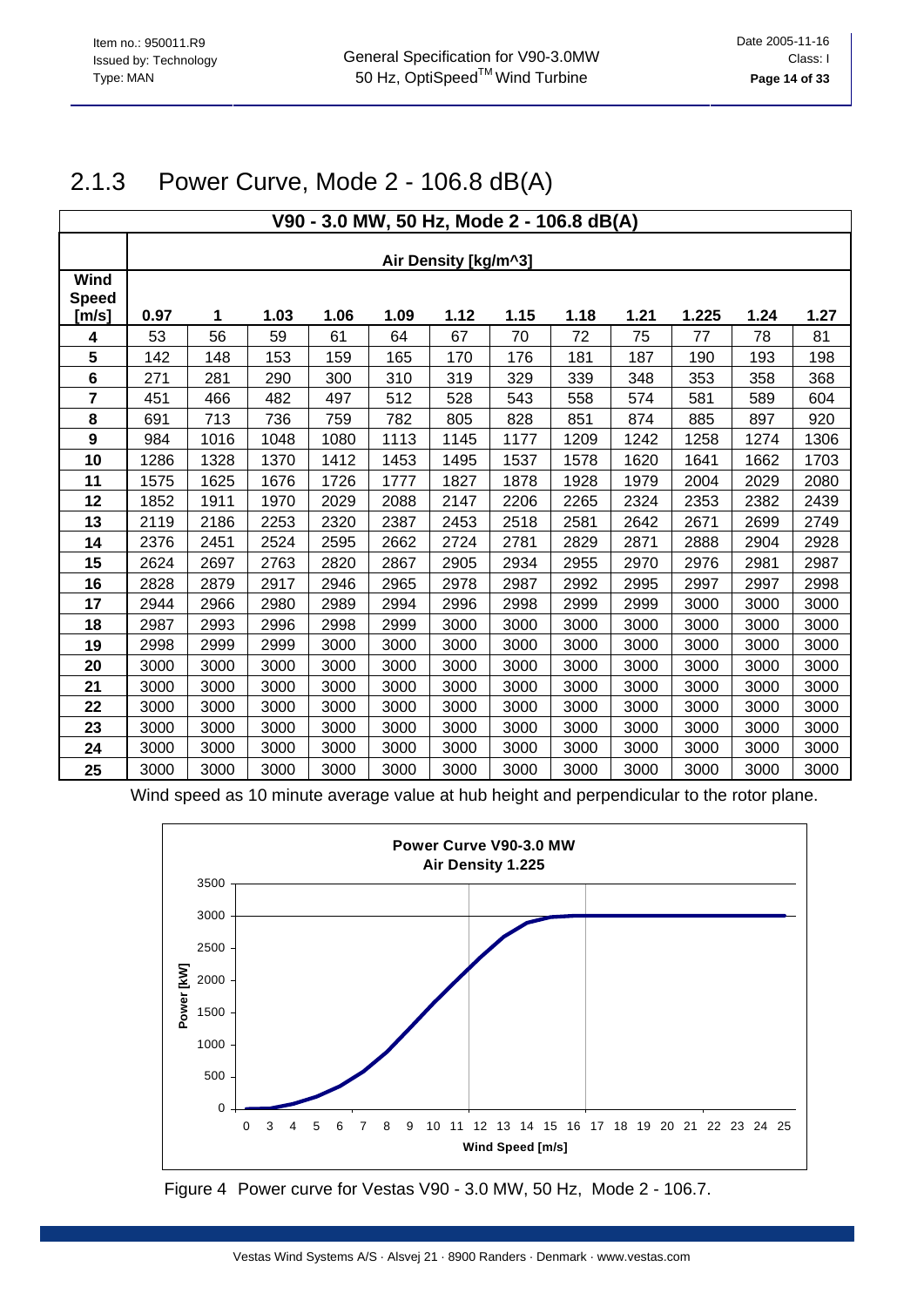## 2.1.4 Power Curve, Mode 3 - 104.4 dB(A)

| V90 - 3.0 MW, 50 Hz, Mode 3 - 104.4 dB(A) |                      |      |      |      |      |      |      |      |      |       |      |      |
|-------------------------------------------|----------------------|------|------|------|------|------|------|------|------|-------|------|------|
|                                           | Air Density [kg/m^3] |      |      |      |      |      |      |      |      |       |      |      |
| Wind<br><b>Speed</b><br>[m/s]             | 0.97                 | 1    | 1.03 | 1.06 | 1.09 | 1.12 | 1.15 | 1.18 | 1.21 | 1.225 | 1.24 | 1.27 |
| 4                                         | 53                   | 56   | 58   | 61   | 64   | 67   | 70   | 72   | 75   | 77    | 78   | 81   |
| 5                                         | 142                  | 148  | 153  | 159  | 165  | 170  | 176  | 181  | 187  | 190   | 193  | 198  |
| 6                                         | 271                  | 281  | 290  | 300  | 310  | 319  | 329  | 339  | 348  | 353   | 358  | 368  |
| $\overline{7}$                            | 451                  | 466  | 481  | 497  | 512  | 527  | 543  | 558  | 573  | 581   | 588  | 604  |
| 8                                         | 680                  | 703  | 725  | 748  | 770  | 793  | 815  | 838  | 860  | 872   | 883  | 906  |
| $\boldsymbol{9}$                          | 920                  | 950  | 980  | 1011 | 1041 | 1071 | 1101 | 1131 | 1162 | 1177  | 1192 | 1222 |
| 10                                        | 1149                 | 1186 | 1224 | 1261 | 1298 | 1335 | 1373 | 1410 | 1447 | 1466  | 1484 | 1522 |
| 11                                        | 1361                 | 1405 | 1449 | 1493 | 1536 | 1580 | 1624 | 1667 | 1711 | 1733  | 1755 | 1798 |
| 12                                        | 1493                 | 1541 | 1588 | 1636 | 1684 | 1732 | 1780 | 1827 | 1875 | 1899  | 1923 | 1971 |
| 13                                        | 1575                 | 1625 | 1676 | 1726 | 1776 | 1826 | 1876 | 1926 | 1976 | 2001  | 2026 | 2075 |
| 14                                        | 1818                 | 1873 | 1927 | 1980 | 2033 | 2084 | 2135 | 2185 | 2234 | 2259  | 2283 | 2330 |
| 15                                        | 2265                 | 2314 | 2361 | 2404 | 2446 | 2485 | 2522 | 2558 | 2590 | 2607  | 2623 | 2653 |
| 16                                        | 2697                 | 2724 | 2749 | 2770 | 2790 | 2807 | 2823 | 2838 | 2851 | 2858  | 2864 | 2875 |
| 17                                        | 2918                 | 2927 | 2935 | 2941 | 2947 | 2952 | 2956 | 2960 | 2963 | 2964  | 2966 | 2968 |
| 18                                        | 2984                 | 2986 | 2988 | 2989 | 2990 | 2991 | 2992 | 2993 | 2993 | 2993  | 2994 | 2994 |
| 19                                        | 2998                 | 2998 | 2998 | 2998 | 2999 | 2999 | 2999 | 2999 | 2999 | 2999  | 2999 | 2999 |
| 20                                        | 3000                 | 3000 | 3000 | 3000 | 3000 | 3000 | 3000 | 3000 | 3000 | 3000  | 3000 | 3000 |
| 21                                        | 3000                 | 3000 | 3000 | 3000 | 3000 | 3000 | 3000 | 3000 | 3000 | 3000  | 3000 | 3000 |
| 22                                        | 3000                 | 3000 | 3000 | 3000 | 3000 | 3000 | 3000 | 3000 | 3000 | 3000  | 3000 | 3000 |
| 23                                        | 3000                 | 3000 | 3000 | 3000 | 3000 | 3000 | 3000 | 3000 | 3000 | 3000  | 3000 | 3000 |
| 24                                        | 3000                 | 3000 | 3000 | 3000 | 3000 | 3000 | 3000 | 3000 | 3000 | 3000  | 3000 | 3000 |
| 25                                        | 3000                 | 3000 | 3000 | 3000 | 3000 | 3000 | 3000 | 3000 | 3000 | 3000  | 3000 | 3000 |

Wind speed as 10 minute average value at hub height and perpendicular to the rotor plane.



Figure 5 Power curve for Vestas V90 - 3.0 MW, 50 Hz, Mode 3 - 104.4 dB(A).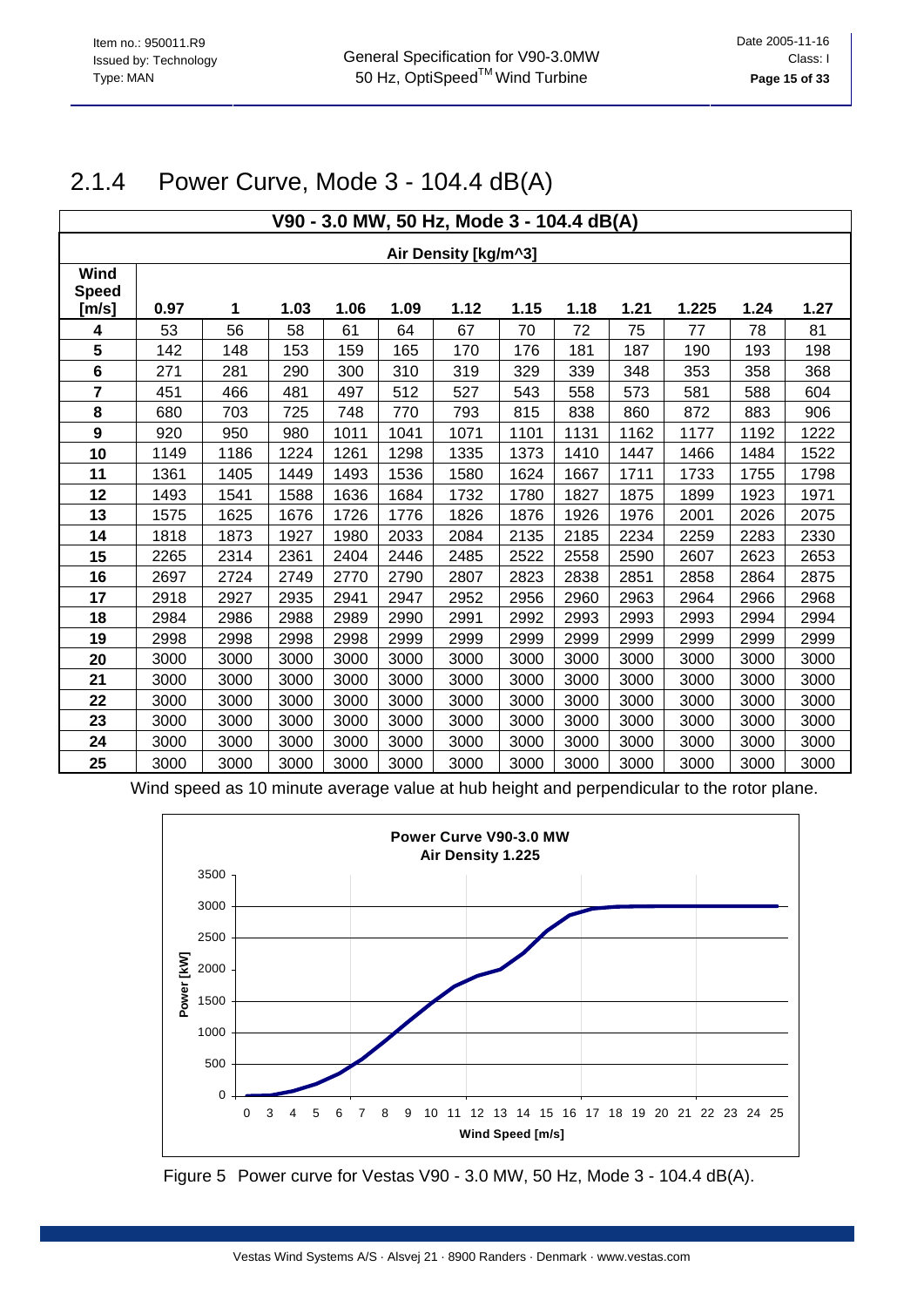### 2.1.5 Power Curve, Mode 4 - 102.8 dB(A)

| V90 - 3.0 MW, 50 Hz, Mode 4 - 102.8 dB(A) |                      |      |      |      |      |      |      |      |      |       |      |      |
|-------------------------------------------|----------------------|------|------|------|------|------|------|------|------|-------|------|------|
|                                           |                      |      |      |      |      |      |      |      |      |       |      |      |
| <b>Wind</b><br><b>Speed</b>               | Air Density [kg/m^3] |      |      |      |      |      |      |      |      |       |      |      |
| [m/s]                                     | 0.97                 | 1    | 1.03 | 1.06 | 1.09 | 1.12 | 1.15 | 1.18 | 1.21 | 1.225 | 1.24 | 1.27 |
| 4                                         | 53                   | 56   | 58   | 61   | 64   | 67   | 70   | 72   | 75   | 77    | 78   | 81   |
| 5                                         | 142                  | 148  | 153  | 159  | 165  | 170  | 176  | 181  | 187  | 190   | 193  | 198  |
| 6                                         | 271                  | 281  | 290  | 300  | 310  | 319  | 329  | 339  | 348  | 353   | 358  | 368  |
| $\overline{7}$                            | 449                  | 464  | 479  | 495  | 510  | 525  | 540  | 555  | 571  | 578   | 586  | 601  |
| 8                                         | 656                  | 677  | 699  | 721  | 742  | 764  | 786  | 807  | 829  | 840   | 851  | 873  |
| $\boldsymbol{9}$                          | 856                  | 884  | 912  | 940  | 968  | 996  | 1024 | 1052 | 1080 | 1094  | 1108 | 1137 |
| 10                                        | 1047                 | 1081 | 1115 | 1149 | 1183 | 1217 | 1251 | 1285 | 1319 | 1336  | 1353 | 1387 |
| 11                                        | 1231                 | 1271 | 1311 | 1350 | 1390 | 1430 | 1469 | 1509 | 1549 | 1568  | 1588 | 1628 |
| 12                                        | 1391                 | 1436 | 1480 | 1525 | 1569 | 1614 | 1658 | 1703 | 1748 | 1770  | 1792 | 1837 |
| 13                                        | 1503                 | 1551 | 1599 | 1647 | 1695 | 1743 | 1791 | 1839 | 1887 | 1911  | 1935 | 1983 |
| 14                                        | 1544                 | 1593 | 1642 | 1691 | 1740 | 1789 | 1838 | 1886 | 1935 | 1960  | 1984 | 2033 |
| 15                                        | 1647                 | 1695 | 1742 | 1789 | 1835 | 1881 | 1926 | 1971 | 2016 | 2038  | 2061 | 2104 |
| 16                                        | 2064                 | 2104 | 2141 | 2179 | 2213 | 2248 | 2281 | 2313 | 2345 | 2361  | 2376 | 2406 |
| 17                                        | 2579                 | 2601 | 2621 | 2641 | 2658 | 2675 | 2691 | 2706 | 2721 | 2728  | 2736 | 2748 |
| 18                                        | 2874                 | 2882 | 2889 | 2896 | 2901 | 2907 | 2912 | 2916 | 2921 | 2923  | 2925 | 2929 |
| 19                                        | 2973                 | 2975 | 2976 | 2978 | 2979 | 2980 | 2982 | 2983 | 2984 | 2984  | 2984 | 2985 |
| 20                                        | 2995                 | 2996 | 2996 | 2996 | 2997 | 2997 | 2997 | 2997 | 2997 | 2997  | 2997 | 2998 |
| 21                                        | 2999                 | 2999 | 2999 | 2999 | 3000 | 3000 | 3000 | 3000 | 3000 | 3000  | 3000 | 3000 |
| 22                                        | 3000                 | 3000 | 3000 | 3000 | 3000 | 3000 | 3000 | 3000 | 3000 | 3000  | 3000 | 3000 |
| 23                                        | 3000                 | 3000 | 3000 | 3000 | 3000 | 3000 | 3000 | 3000 | 3000 | 3000  | 3000 | 3000 |
| 24                                        | 3000                 | 3000 | 3000 | 3000 | 3000 | 3000 | 3000 | 3000 | 3000 | 3000  | 3000 | 3000 |
| 25                                        | 3000                 | 3000 | 3000 | 3000 | 3000 | 3000 | 3000 | 3000 | 3000 | 3000  | 3000 | 3000 |

Wind speed as 10 minute average value at hub height and perpendicular to the rotor plane.



Figure 6 Power curve for Vestas V90 - 3.0 MW, 50 Hz, Mode 4 - 102.8 dB(A).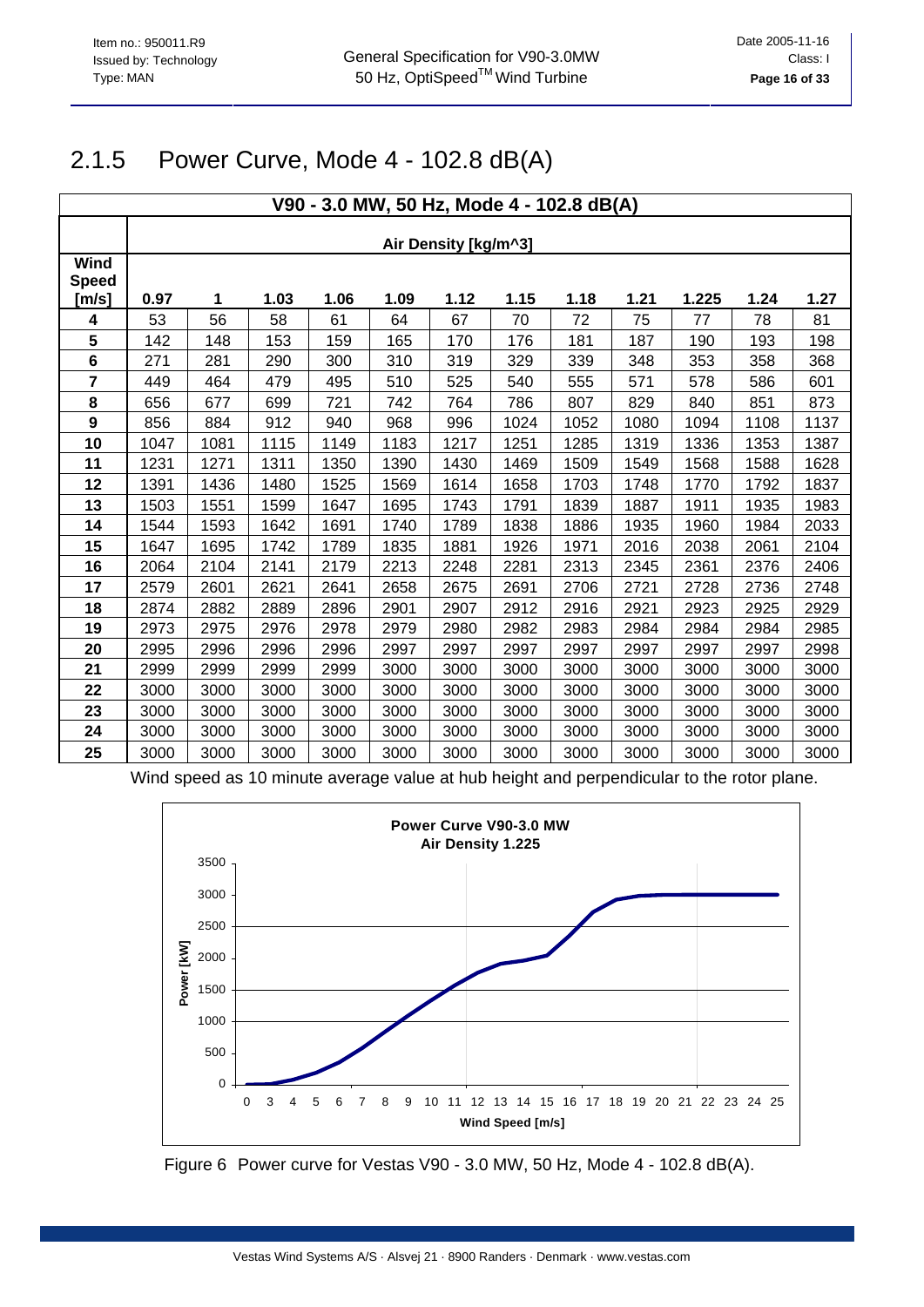# <span id="page-16-0"></span>2.2 Annual Production V90 - 3.0MW

Below the annual outputs for different wind distributions are listed. All calculations are based on:

Wind conditions with 10% turbulence and an air density of 1.225 kg/m3 80m tower

100% availability.

| $C = 1.5$           |                   |                   |                   |                   |            |                  |  |  |  |  |
|---------------------|-------------------|-------------------|-------------------|-------------------|------------|------------------|--|--|--|--|
|                     | $5 \, \text{m/s}$ | $6 \, \text{m/s}$ | $7 \, \text{m/s}$ | $8 \, \text{m/s}$ | 9 m/s      | $10 \text{ m/s}$ |  |  |  |  |
| <b>Wind Turbine</b> | <b>MWh</b>        | <b>MWh</b>        | <b>MWh</b>        | <b>MWh</b>        | <b>MWh</b> | <b>MWh</b>       |  |  |  |  |
| Mode 0              | 3997              | 5882              | 7695              | 9300              | 10627      | 11660            |  |  |  |  |
| Mode 1              | 3972              | 5842              | 7644              | 9240              | 10563      | 11594            |  |  |  |  |
| Mode 2              | 3892              | 5718              | 7485              | 9057              | 10365      | 11390            |  |  |  |  |
| Mode 3              | 3554              | 5162              | 6741              | 8174              | 9391       | 10363            |  |  |  |  |
| Mode 4              | 3340              | 4807              | 6252              | 7576              | 8713       | 9631             |  |  |  |  |

| $C = 2.0$           |                   |                   |            |                   |                   |                  |  |  |  |  |
|---------------------|-------------------|-------------------|------------|-------------------|-------------------|------------------|--|--|--|--|
|                     | $5 \, \text{m/s}$ | $6 \, \text{m/s}$ | m/s<br>7   | $8 \, \text{m/s}$ | $9 \, \text{m/s}$ | $10 \text{ m/s}$ |  |  |  |  |
| <b>Wind Turbine</b> | <b>MWh</b>        | <b>MWh</b>        | <b>MWh</b> | <b>MWh</b>        | <b>MWh</b>        | <b>MWh</b>       |  |  |  |  |
| Mode 0              | 3277              | 5338              | 7553       | 9706              | 11650             | 13298            |  |  |  |  |
| Mode1               | 3262              | 5302              | 7497       | 9633              | 11567             | 13210            |  |  |  |  |
| Mode 2              | 3214              | 5191              | 7321       | 9408              | 11312             | 12941            |  |  |  |  |
| Mode 3              | 3027              | 4737              | 6559       | 8377              | 10092             | 11610            |  |  |  |  |
| Mode 4              | 2897              | 4458              | 6095       | 7730              | 9290              | 10699            |  |  |  |  |

| $C = 2.5$           |                   |                   |                   |                   |            |                  |  |  |  |  |  |
|---------------------|-------------------|-------------------|-------------------|-------------------|------------|------------------|--|--|--|--|--|
|                     | $5 \, \text{m/s}$ | $6 \, \text{m/s}$ | $7 \, \text{m/s}$ | $8 \, \text{m/s}$ | 9 m/s      | $10 \text{ m/s}$ |  |  |  |  |  |
| <b>Wind Turbine</b> | MWh               | <b>MWh</b>        | <b>MWh</b>        | <b>MWh</b>        | <b>MWh</b> | <b>MWh</b>       |  |  |  |  |  |
| Mode 0              | 2768              | 4798              | 7184              | 9654              | 11987      | 14058            |  |  |  |  |  |
| Mode 1              | 2763              | 4774              | 7131              | 9573              | 11888      | 13951            |  |  |  |  |  |
| Mode 2              | 2742              | 4694              | 6965              | 9326              | 11586      | 13622            |  |  |  |  |  |
| Mode 3              | 2660              | 4394              | 6305              | 8267              | 10201      | 12031            |  |  |  |  |  |
| Mode 4              | 2583              | 4187              | 5912              | 7651              | 9359       | 11004            |  |  |  |  |  |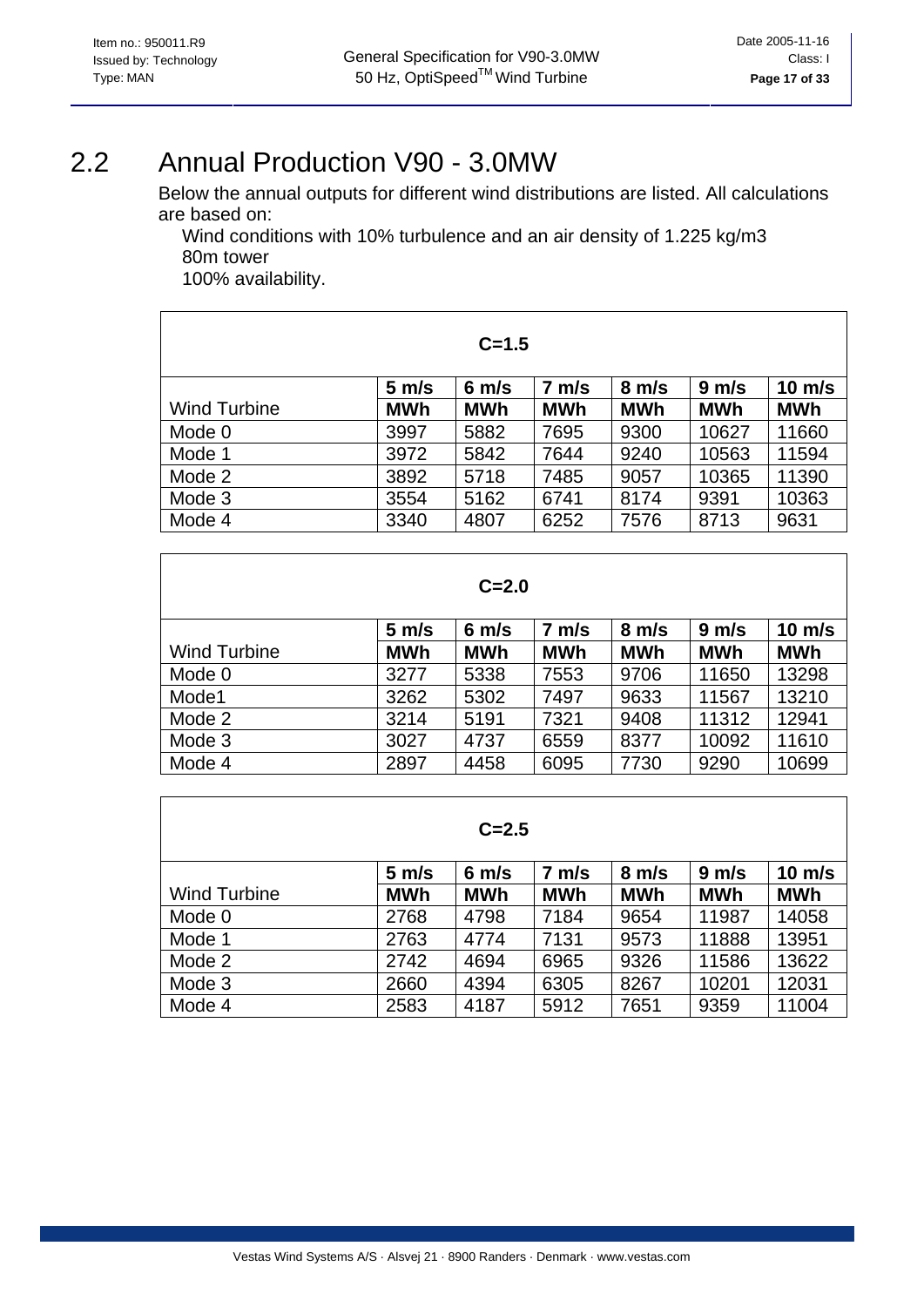## <span id="page-17-0"></span>2.3 Noise Curves V90 - 3.0 MW

## 2.3.1 Noise Curve V90 - 3.0 MW, 50 Hz, Mode 0 - 109.4 dB (A)

| <b>Guaranteed Sound Power Level at Hub Height: Noise mode 0</b> |                                                                                                                                                                                                      |       |       |       |  |  |  |  |  |
|-----------------------------------------------------------------|------------------------------------------------------------------------------------------------------------------------------------------------------------------------------------------------------|-------|-------|-------|--|--|--|--|--|
| <b>Conditions for Sound Power Level:</b>                        | Measurement standard IEC 61400-11 ed. 2<br>2002<br>Wind shear: 0.16<br>Max. turbulence at 10 meter height: 16%<br>Inflow angle (vertical): $0 \pm 2^{\circ}$<br>Air density: 1.225 kg/m <sup>3</sup> |       |       |       |  |  |  |  |  |
| Hub Height                                                      | 65 <sub>m</sub><br>80 <sub>m</sub><br>105m<br>90 <sub>m</sub>                                                                                                                                        |       |       |       |  |  |  |  |  |
|                                                                 |                                                                                                                                                                                                      |       |       |       |  |  |  |  |  |
|                                                                 |                                                                                                                                                                                                      |       |       |       |  |  |  |  |  |
| $L_{WA}$ @ 4 m/s (10 m above ground) [dBA]                      | 96.4                                                                                                                                                                                                 | 97.0  | 97.5  | 98.2  |  |  |  |  |  |
| Wind speed at hh [m/sec]                                        | 5.4                                                                                                                                                                                                  | 5.6   | 5.7   | 5.8   |  |  |  |  |  |
| $L_{WA}$ @ 5 m/s (10 m above ground) [dBA]                      | 101.5                                                                                                                                                                                                | 102   | 102.4 | 103.0 |  |  |  |  |  |
| Wind speed at hh [m/sec]                                        | 6.8                                                                                                                                                                                                  | 7.0   | 7.1   | 7.3   |  |  |  |  |  |
| $L_{WA}$ @ 6 m/s (10 m above ground) [dBA]                      | 105.3                                                                                                                                                                                                | 105.8 | 106.1 | 106.5 |  |  |  |  |  |
| Wind speed at hh [m/sec]                                        | 8.1                                                                                                                                                                                                  | 8.4   | 8.5   | 8.7   |  |  |  |  |  |
| $L_{WA}$ @ 7 m/s (10 m above ground) [dBA]                      | 107.8                                                                                                                                                                                                | 108.2 | 108.3 | 108.6 |  |  |  |  |  |
| Wind speed at hh [m/sec]                                        | 9.4                                                                                                                                                                                                  | 9.8   | 9.9   | 10.2  |  |  |  |  |  |
| $L_{WA}$ @ 8 m/s (10 m above ground) [dBA]                      | 109.1                                                                                                                                                                                                | 109.3 | 109.4 | 109.4 |  |  |  |  |  |
| Wind speed at hh [m/sec]                                        | 10.8                                                                                                                                                                                                 | 11.2  | 11.4  | 11.7  |  |  |  |  |  |
| L <sub>wA</sub> @ 9 m/s (10 m above ground) [dBA]               | 109.4                                                                                                                                                                                                | 109.4 | 109.2 | 109.0 |  |  |  |  |  |
| Wind speed at hh [m/sec]                                        | 12.1                                                                                                                                                                                                 | 12.6  | 12.8  | 13.1  |  |  |  |  |  |
| $L_{WA}$ @ 10 m/s (10 m above ground) [dBA]                     | 108.0                                                                                                                                                                                                | 106.7 | 106.5 | 106.3 |  |  |  |  |  |
| Wind speed at hh [m/sec]                                        | 13.5                                                                                                                                                                                                 | 14.0  | 14.3  | 14.6  |  |  |  |  |  |
| $L_{WA}$ @ 11 m/s (10 m above ground) [dBA]                     | 106.1                                                                                                                                                                                                | 105.9 | 105.9 | 105.8 |  |  |  |  |  |
| Wind speed at hh [m/sec]                                        | 14.8                                                                                                                                                                                                 | 15.3  | 15.6  | 16.0  |  |  |  |  |  |
| $L_{WA}$ @ 12 m/s (10 m above ground) [dBA]                     | 105.8                                                                                                                                                                                                | 105.7 | 105.7 | 105.7 |  |  |  |  |  |
| Wind speed at hh [m/sec]                                        | 16.2                                                                                                                                                                                                 | 16.7  | 17.1  | 17.5  |  |  |  |  |  |
| $L_{WA}$ @ 13 m/s (10 m above ground) [dBA]                     | 105.6                                                                                                                                                                                                | 105.7 | 105.7 | 105.7 |  |  |  |  |  |
| Wind speed at hh [m/sec]                                        | 17.5                                                                                                                                                                                                 | 18.1  | 18.5  | 18.9  |  |  |  |  |  |

**The noise level is guaranteed for the turbine configuration as described in the general specification.**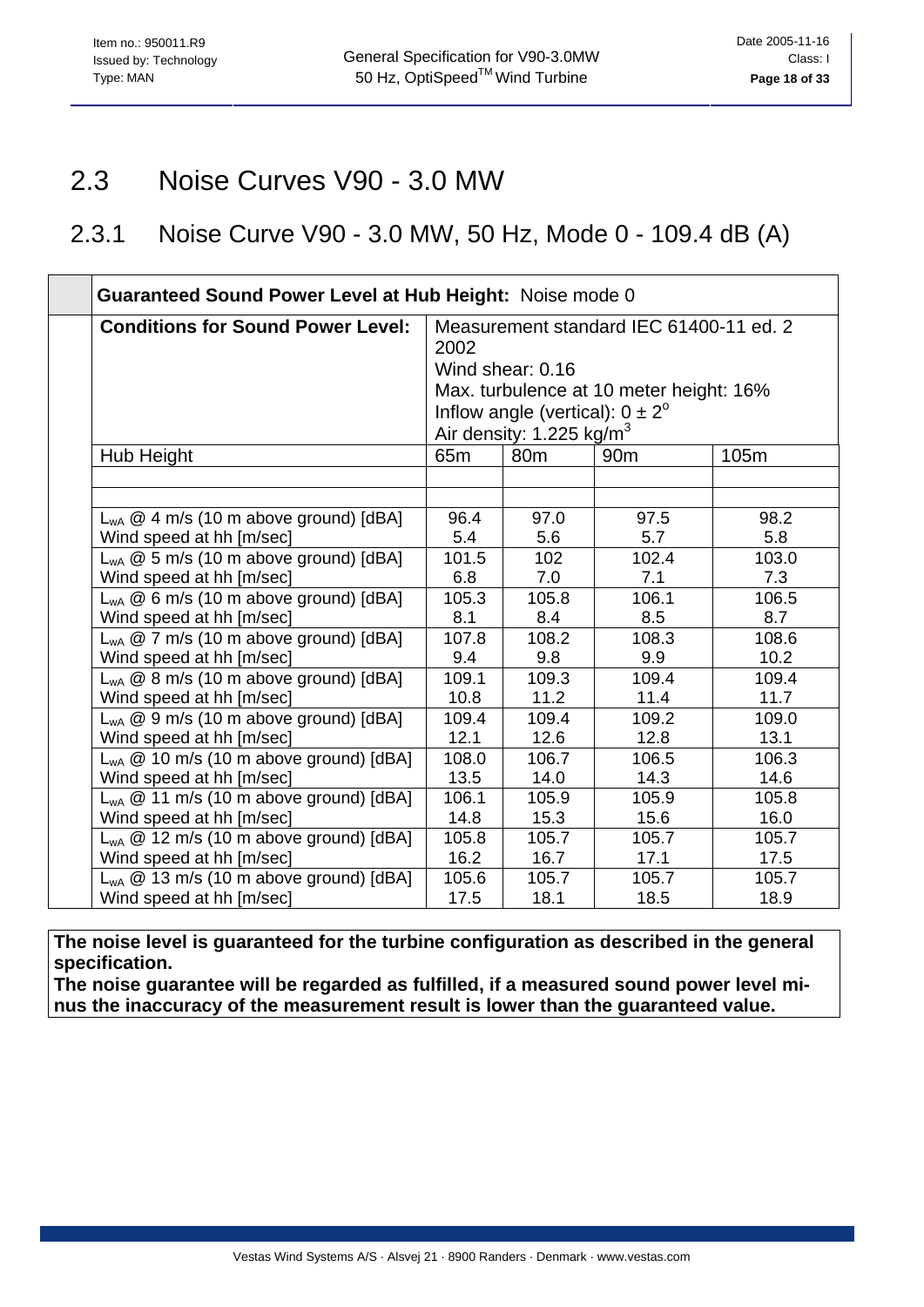### 2.3.2 Noise Curve V90 - 3.0 MW, 50 Hz, Mode 1 - 107.8 dB (A)

| Guaranteed Sound Power Level at Hub Height: Noise mode 1 |                          |                                                                                    |                                                                                    |       |  |  |  |  |  |  |
|----------------------------------------------------------|--------------------------|------------------------------------------------------------------------------------|------------------------------------------------------------------------------------|-------|--|--|--|--|--|--|
| <b>Conditions for Sound Power Level:</b>                 | 2002<br>Wind shear: 0.16 | Inflow angle (vertical): $0 \pm 2^{\circ}$<br>Air density: 1.225 kg/m <sup>3</sup> | Measurement standard IEC 61400-11 ed. 2<br>Max. turbulence at 10 meter height: 16% |       |  |  |  |  |  |  |
| Hub Height                                               | 65 <sub>m</sub>          | 80 <sub>m</sub>                                                                    | 90 <sub>m</sub>                                                                    | 105m  |  |  |  |  |  |  |
|                                                          |                          |                                                                                    |                                                                                    |       |  |  |  |  |  |  |
| $L_{WA} @ 4 m/s (10 m above ground) [dBA]$               | 96.4                     | 97.0                                                                               | 97.5                                                                               | 98.2  |  |  |  |  |  |  |
| Wind speed at hh [m/sec]                                 | 5.4                      | 5.6                                                                                | 5.7                                                                                | 5.8   |  |  |  |  |  |  |
| $L_{WA}$ @ 5 m/s (10 m above ground) [dBA]               | 101.5                    | 102                                                                                | 102.4                                                                              | 103.0 |  |  |  |  |  |  |
| Wind speed at hh [m/sec]                                 | 6.8                      | 7.0                                                                                | 7.1                                                                                | 7.3   |  |  |  |  |  |  |
| $L_{WA}$ @ 6 m/s (10 m above ground) [dBA]               | 105.3                    | 105.8                                                                              | 106.1                                                                              | 106.5 |  |  |  |  |  |  |
| Wind speed at hh [m/sec]                                 | 8.1                      | 8.4                                                                                | 8.5                                                                                | 8.7   |  |  |  |  |  |  |
| $L_{WA}$ @ 7 m/s (10 m above ground) [dBA]               | 107.5                    | 107.7                                                                              | 107.8                                                                              | 107.8 |  |  |  |  |  |  |
| Wind speed at hh [m/sec]                                 | 9.4                      | 9.8                                                                                | 9.9                                                                                | 10.2  |  |  |  |  |  |  |
| $L_{WA} @ 8 m/s (10 m above ground) [dBA]$               | 107.8                    | 107.8                                                                              | 107.8                                                                              | 107.8 |  |  |  |  |  |  |
| Wind speed at hh [m/sec]                                 | 10.8                     | 11.2                                                                               | 11.4                                                                               | 11.7  |  |  |  |  |  |  |
| $L_{WA} @ 9 m/s (10 m above ground) [dBA]$               | 107.8                    | 107.8                                                                              | 107.8                                                                              | 107.7 |  |  |  |  |  |  |
| Wind speed at hh [m/sec]                                 | 12.1                     | 12.6                                                                               | 12.8                                                                               | 13.1  |  |  |  |  |  |  |
| $L_{WA}$ @ 10 m/s (10 m above ground) [dBA]              | 107.2                    | 106.7                                                                              | 106.5                                                                              | 106.3 |  |  |  |  |  |  |
| Wind speed at hh [m/sec]                                 | 13.5                     | 14.0                                                                               | 14.3                                                                               | 14.6  |  |  |  |  |  |  |
| $L_{WA}$ @ 11 m/s (10 m above ground) [dBA]              | 106.1                    | 105.9                                                                              | 105.9                                                                              | 105.8 |  |  |  |  |  |  |
| Wind speed at hh [m/sec]                                 | 14.8                     | 15.3                                                                               | 15.6                                                                               | 16.0  |  |  |  |  |  |  |
| $L_{WA}$ @ 12 m/s (10 m above ground) [dBA]              | 105.8                    | 105.7                                                                              | 105.7                                                                              | 105.7 |  |  |  |  |  |  |
| Wind speed at hh [m/sec]                                 | 16.2                     | 16.7                                                                               | 17.1                                                                               | 17.5  |  |  |  |  |  |  |
| $L_{WA}$ @ 13 m/s (10 m above ground) [dBA]              | 105.6                    | 105.7                                                                              | 105.7                                                                              | 105.7 |  |  |  |  |  |  |
| Wind speed at hh [m/sec]                                 | 17.5                     | 18.1                                                                               | 18.5                                                                               | 18.9  |  |  |  |  |  |  |

**The noise level is guaranteed for the turbine configuration as described in the general specification.**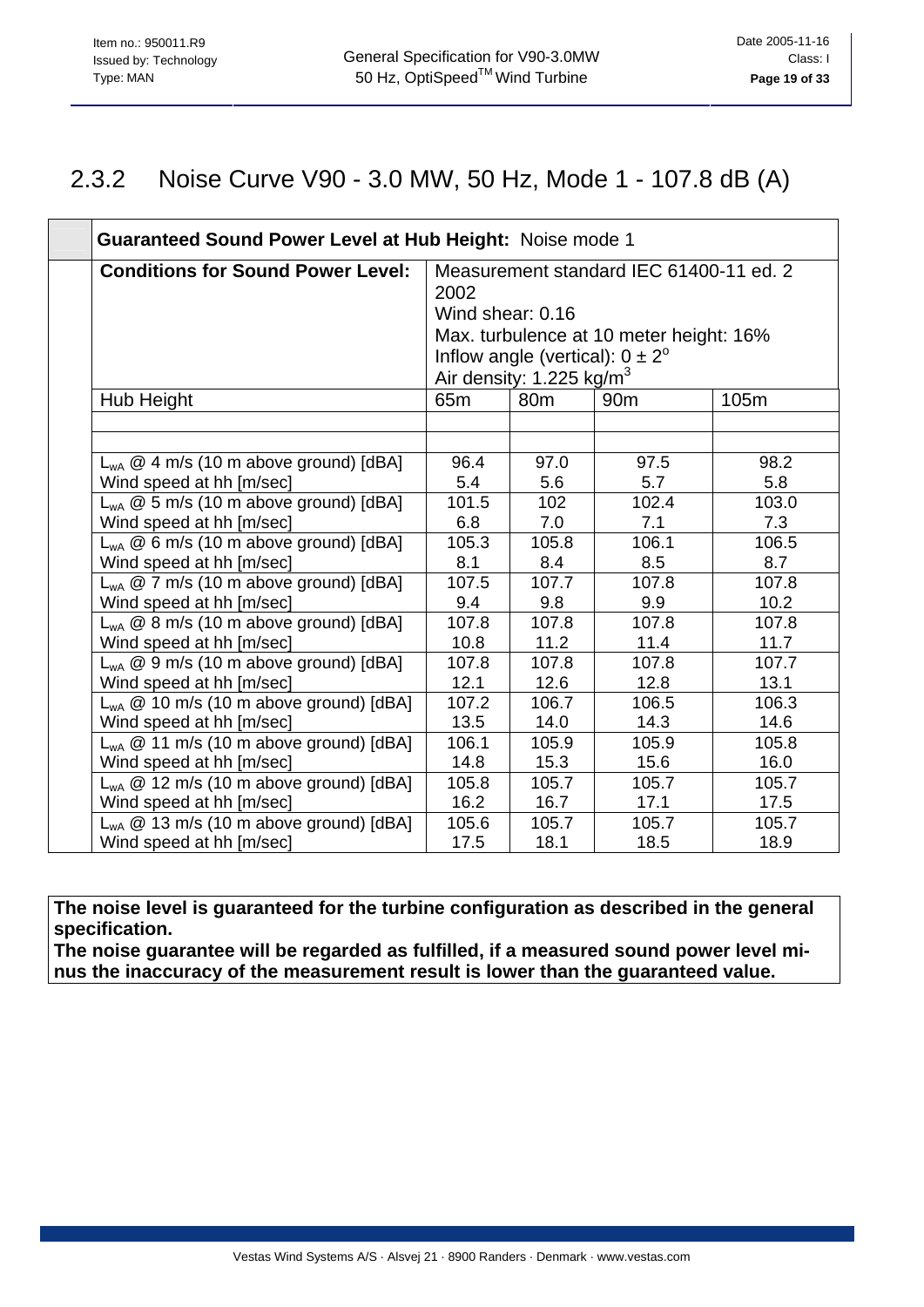### 2.3.3 Noise Curve V90 - 3.0 MW, 50 Hz, Mode 2 - 106.8 dB (A)

| Guaranteed Sound Power Level at Hub Height: Noise mode 2 |                                                 |                                            |                 |       |
|----------------------------------------------------------|-------------------------------------------------|--------------------------------------------|-----------------|-------|
| <b>Conditions for Sound Power Level:</b>                 | Measurement standard IEC 61400-11 ed. 2<br>2002 |                                            |                 |       |
|                                                          | Wind shear: 0.16                                |                                            |                 |       |
|                                                          |                                                 | Max. turbulence at 10 meter height: 16%    |                 |       |
|                                                          |                                                 | Inflow angle (vertical): $0 \pm 2^{\circ}$ |                 |       |
|                                                          |                                                 | Air density: 1.225 kg/m <sup>3</sup>       |                 |       |
| Hub Height                                               | 65 <sub>m</sub>                                 | 80 <sub>m</sub>                            | 90 <sub>m</sub> | 105m  |
|                                                          |                                                 |                                            |                 |       |
|                                                          |                                                 |                                            |                 |       |
| $L_{WA} @ 4 m/s (10 m above ground) [dBA]$               | 96.4                                            | 97.0                                       | 97.5            | 98.2  |
| Wind speed at hh [m/sec]                                 | 5.4                                             | 5.6                                        | 5.7             | 5.8   |
| $L_{WA}$ @ 5 m/s (10 m above ground) [dBA]               | 101.5                                           | 102                                        | 102.4           | 103.0 |
| Wind speed at hh [m/sec]                                 | 6.8                                             | 7.0                                        | 7.1             | 7.3   |
| $L_{WA}$ @ 6 m/s (10 m above ground) [dBA]               | 105.2                                           | 105.6                                      | 105.8           | 106.3 |
| Wind speed at hh [m/sec]                                 | 8.1                                             | 8.4                                        | 8.5             | 8.7   |
| $L_{WA}$ @ 7 m/s (10 m above ground) [dBA]               | 106.8                                           | 106.8                                      | 106.8           | 106.8 |
| Wind speed at hh [m/sec]                                 | 9.4                                             | 9.8                                        | 9.9             | 10.2  |
| $L_{WA}$ @ 8 m/s (10 m above ground) [dBA]               | 106.8                                           | 106.8                                      | 106.8           | 106.8 |
| Wind speed at hh [m/sec]                                 | 10.8                                            | 11.2                                       | 11.4            | 11.7  |
| $L_{WA} @ 9 m/s (10 m above ground) [dBA]$               | 106.8                                           | 106.8                                      | 106.8           | 106.8 |
| Wind speed at hh [m/sec]                                 | 12.1                                            | 12.6                                       | 12.8            | 13.1  |
| $L_{WA}$ @ 10 m/s (10 m above ground) [dBA]              | 106.8                                           | 106.8                                      | 106.5           | 106.3 |
| Wind speed at hh [m/sec]                                 | 13.5                                            | 14.0                                       | 14.3            | 14.6  |
| $L_{WA}$ @ 11 m/s (10 m above ground) [dBA]              | 106.1                                           | 105.9                                      | 105.9           | 105.8 |
| Wind speed at hh [m/sec]                                 | 14.8                                            | 15.3                                       | 15.6            | 16.0  |
| $L_{WA}$ @ 12 m/s (10 m above ground) [dBA]              | 105.8                                           | 105.7                                      | 105.7           | 105.7 |
| Wind speed at hh [m/sec]                                 | 16.2                                            | 16.7                                       | 17.1            | 17.5  |
| $L_{WA}$ @ 13 m/s (10 m above ground) [dBA]              | 105.6                                           | 105.7                                      | 105.7           | 105.7 |
| Wind speed at hh [m/sec]                                 | 17.5                                            | 18.1                                       | 18.5            | 18.9  |

**The noise level is guaranteed for the turbine configuration as described in the general specification.**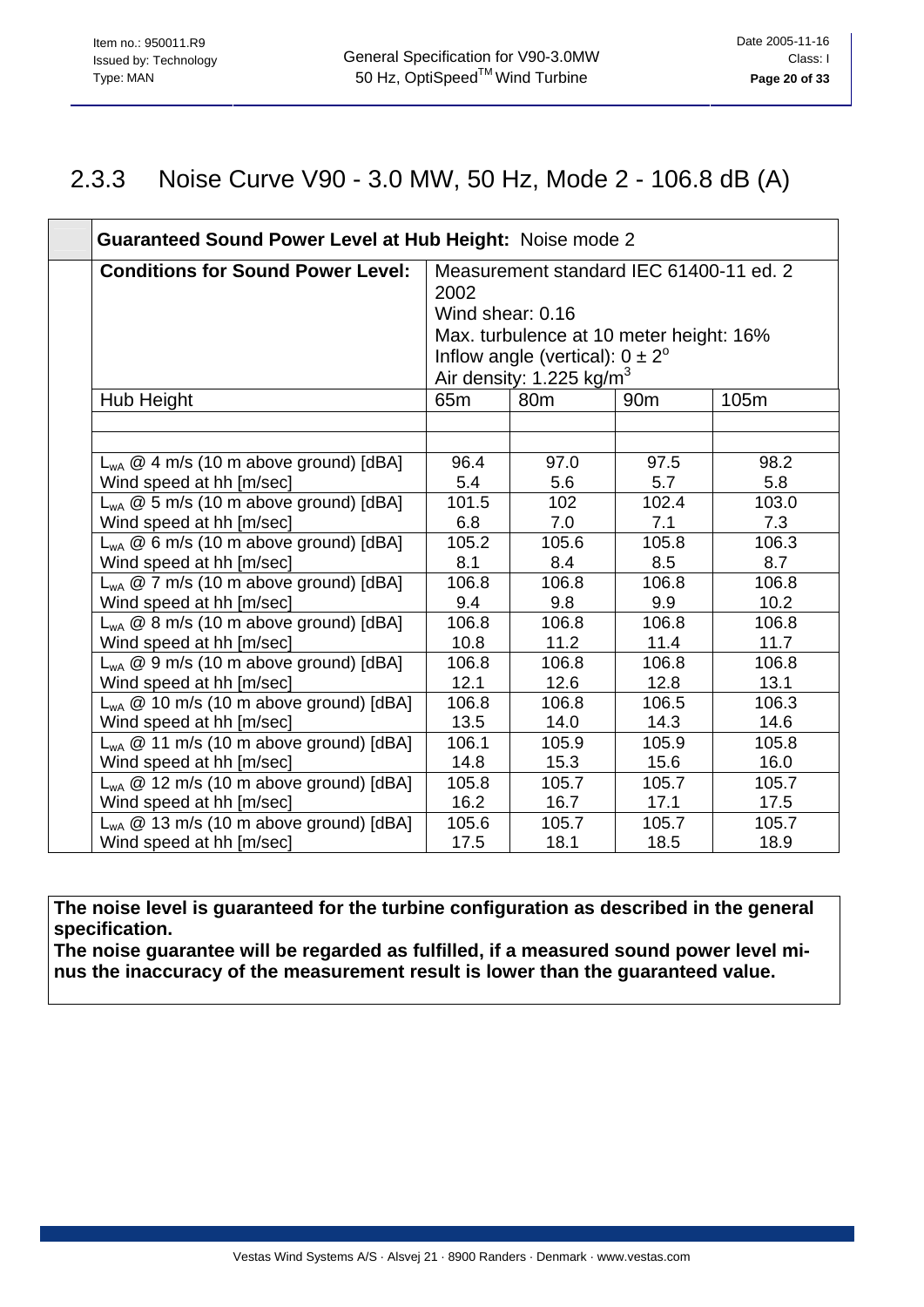### 2.3.4 Noise Curve V90 - 3.0 MW, 50 Hz, Mode 3 - 104.4 dB (A)

| Guaranteed Sound Power Level at Hub Height: Noise mode 3                            |                 |                                      |                                            |       |
|-------------------------------------------------------------------------------------|-----------------|--------------------------------------|--------------------------------------------|-------|
| <b>Conditions for Sound Power Level:</b><br>Measurement standard IEC 61400-11 ed. 2 |                 |                                      |                                            |       |
|                                                                                     | 2002            |                                      |                                            |       |
|                                                                                     |                 | Wind shear: 0.16                     |                                            |       |
|                                                                                     |                 |                                      | Max. turbulence at 10 meter height: 16%    |       |
|                                                                                     |                 |                                      | Inflow angle (vertical): $0 \pm 2^{\circ}$ |       |
|                                                                                     |                 | Air density: 1.225 kg/m <sup>3</sup> |                                            |       |
| Hub Height                                                                          | 65 <sub>m</sub> | 80 <sub>m</sub>                      | 90 <sub>m</sub>                            | 105m  |
|                                                                                     |                 |                                      |                                            |       |
|                                                                                     |                 |                                      |                                            |       |
| $L_{WA} @ 4 m/s (10 m above ground) [dBA]$                                          | 96.4            | 97.0                                 | 97.5                                       | 98.2  |
| Wind speed at hh [m/sec]                                                            | 5.4             | 5.6                                  | 5.7                                        | 5.8   |
| $L_{WA}$ @ 5 m/s (10 m above ground) [dBA]                                          | 101.5           | 102.0                                | 102.4                                      | 102.9 |
| Wind speed at hh [m/sec]                                                            | 6.8             | 7.0                                  | 7.1                                        | 7.3   |
| $L_{WA} @ 6 m/s (10 m above ground) [dBA]$                                          | 104.4           | 104.4                                | 104.4                                      | 104.4 |
| Wind speed at hh [m/sec]                                                            | 8.1             | 8.4                                  | 8.5                                        | 8.7   |
| $L_{WA}$ @ 7 m/s (10 m above ground) [dBA]                                          | 104.4           | 104.4                                | 104.4                                      | 104.4 |
| Wind speed at hh [m/sec]                                                            | 9.4             | 9.8                                  | 9.9                                        | 10.2  |
| $L_{WA}$ @ 8 m/s (10 m above ground) [dBA]                                          | 104.4           | 104.4                                | 104.4                                      | 104.4 |
| Wind speed at hh [m/sec]                                                            | 10.8            | 11.2                                 | 11.4                                       | 11.7  |
| $L_{WA}$ @ 9 m/s (10 m above ground) [dBA]                                          | 104.4           | 104.0                                | 104.4                                      | 104.4 |
| Wind speed at hh [m/sec]                                                            | 12.1            | 12.6                                 | 12.8                                       | 13.1  |
| $L_{WA}$ @ 10 m/s (10 m above ground) [dBA]                                         | 104.4           | 104.1                                | 104.4                                      | 104.4 |
| Wind speed at hh [m/sec]                                                            | 13.5            | 14.0                                 | 14.3                                       | 14.6  |
| $L_{WA}$ @ 11 m/s (10 m above ground) [dBA]                                         | 104.4           | 104.9                                | 105.2                                      | 105.8 |
| Wind speed at hh [m/sec]                                                            | 14.8            | 15.3                                 | 15.6                                       | 16.0  |
| $L_{WA}$ @ 12 m/s (10 m above ground) [dBA]                                         | 105.8           | 105.7                                | 105.7                                      | 105.7 |
| Wind speed at hh [m/sec]                                                            | 16.2            | 16.7                                 | 17.1                                       | 17.5  |
| $L_{WA}$ @ 13 m/s (10 m above ground) [dBA]                                         | 105.6           | 105.7                                | 105.7                                      | 105.7 |
| Wind speed at hh [m/sec]                                                            | 17.5            | 18.1                                 | 18.5                                       | 18.9  |

**The noise level is guaranteed for the turbine configuration as described in the general specification.**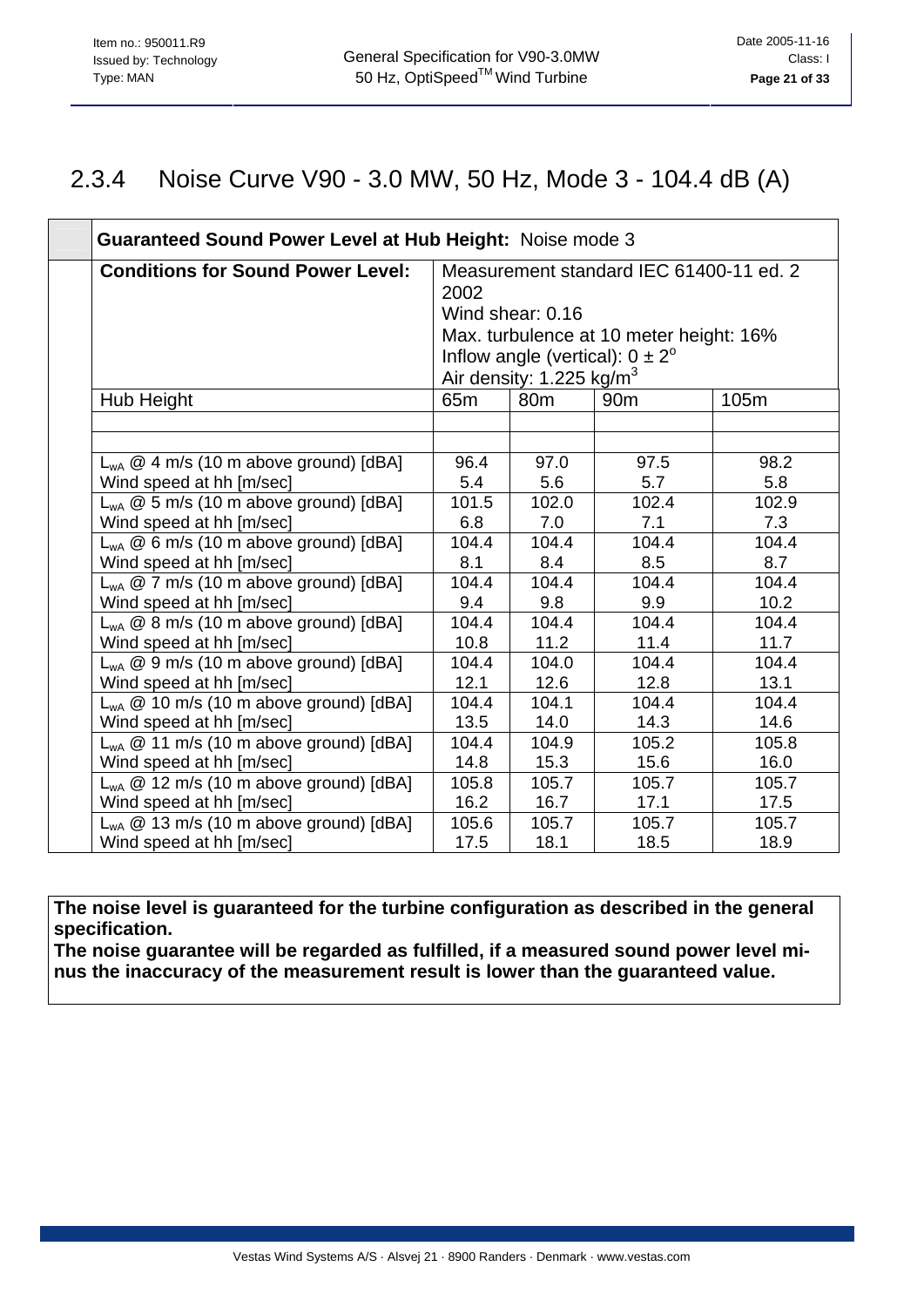### 2.3.5 Noise Curve V90 - 3.0 MW, 50 Hz, Mode 4 - 102.8 dB (A)

| Guaranteed Sound Power Level at Hub Height: Noise mode 4 |                                                                                                                                                                                                      |                 |                 |       |
|----------------------------------------------------------|------------------------------------------------------------------------------------------------------------------------------------------------------------------------------------------------------|-----------------|-----------------|-------|
| <b>Conditions for Sound Power Level:</b>                 | Measurement standard IEC 61400-11 ed. 2<br>2002<br>Wind shear: 0.16<br>Max. turbulence at 10 meter height: 16%<br>Inflow angle (vertical): $0 \pm 2^{\circ}$<br>Air density: 1.225 kg/m <sup>3</sup> |                 |                 |       |
| Hub Height                                               | 65 <sub>m</sub>                                                                                                                                                                                      | 80 <sub>m</sub> | 90 <sub>m</sub> | 105m  |
|                                                          |                                                                                                                                                                                                      |                 |                 |       |
|                                                          |                                                                                                                                                                                                      |                 |                 |       |
| $L_{WA} @ 4 m/s (10 m above ground) [dBA]$               | 96.4                                                                                                                                                                                                 | 97.0            | 97.5            | 98.2  |
| Wind speed at hh [m/sec]                                 | 5.4                                                                                                                                                                                                  | 5.6             | 5.7             | 5.8   |
| $L_{WA}$ @ 5 m/s (10 m above ground) [dBA]               | 101.5                                                                                                                                                                                                | 102.0           | 102.2           | 102.4 |
| Wind speed at hh [m/sec]                                 | 6.8                                                                                                                                                                                                  | 7.0             | 7.1             | 7.3   |
| $L_{WA}$ @ 6 m/s (10 m above ground) [dBA]               | 102.8                                                                                                                                                                                                | 102.8           | 102.8           | 102.8 |
| Wind speed at hh [m/sec]                                 | 8.1                                                                                                                                                                                                  | 8.4             | 8.5             | 8.7   |
| $L_{WA}$ @ 7 m/s (10 m above ground) [dBA]               | 102.8                                                                                                                                                                                                | 102.8           | 102.8           | 102.8 |
| Wind speed at hh [m/sec]                                 | 9.4                                                                                                                                                                                                  | 9.8             | 9.9             | 10.2  |
| $L_{WA} @ 8 m/s (10 m above ground) [dBA]$               | 102.8                                                                                                                                                                                                | 102.8           | 102.8           | 102.8 |
| Wind speed at hh [m/sec]                                 | 10.8                                                                                                                                                                                                 | 11.2            | 11.4            | 11.7  |
| $L_{WA} @ 9 m/s (10 m above ground) [dBA]$               | 102.8                                                                                                                                                                                                | 102.8           | 102.8           | 102.8 |
| Wind speed at hh [m/sec]                                 | 12.1                                                                                                                                                                                                 | 12.6            | 12.8            | 13.1  |
| $L_{WA}$ @ 10 m/s (10 m above ground) [dBA]              | 102.8                                                                                                                                                                                                | 102.8           | 102.8           | 102.8 |
| Wind speed at hh [m/sec]                                 | 13.5                                                                                                                                                                                                 | 14.0            | 14.3            | 14.6  |
| $L_{WA}$ @ 11 m/s (10 m above ground) [dBA]              | 102.8                                                                                                                                                                                                | 102.8           | 102.9           | 103.6 |
| Wind speed at hh [m/sec]                                 | 14.8                                                                                                                                                                                                 | 15.3            | 15.6            | 16.0  |
| $L_{WA}$ @ 12 m/s (10 m above ground) [dBA]              | 103.9                                                                                                                                                                                                | 105.0           | 105.7           | 105.7 |
| Wind speed at hh [m/sec]                                 | 16.2                                                                                                                                                                                                 | 16.7            | 17.1            | 17.5  |
| $L_{WA}$ @ 13 m/s (10 m above ground) [dBA]              | 105.6                                                                                                                                                                                                | 105.7           | 105.7           | 105.7 |
| Wind speed at hh [m/sec]                                 | 17.5                                                                                                                                                                                                 | 18.1            | 18.5            | 18.9  |

**The noise level is guaranteed for the turbine configuration as described in the general specification.**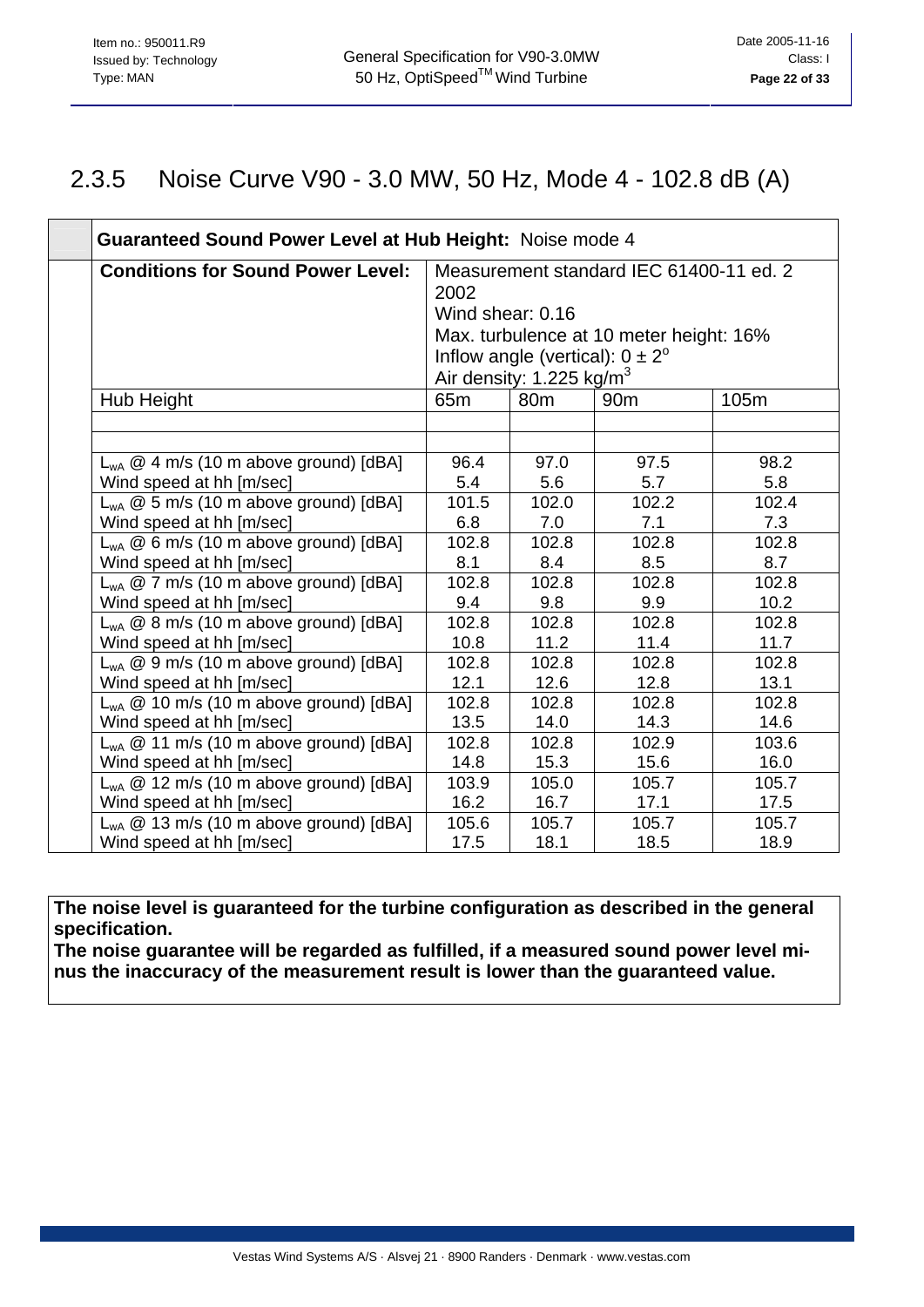# <span id="page-22-0"></span>3. Micro Siting and Network Connection

# 3.1 Siting in Wind Farms

Often wind turbines are placed in wind farms where park turbulence must be taken into account.

If the wind conditions of section 4.2 and a uniform wind rose apply, the wind turbines can be sited in a wind farm with a distance of at least 5 rotor diameters (450 m) between the wind turbines.

If the wind turbines are placed in one row in a site with the wind conditions of section 4.2 and a uniform wind rose, the distance between the wind turbines should be at least 4 rotor diameters (360 m).

With the above in mind, it is recommended that Vestas participates in the micro siting evaluation of the wind turbines.

## 3.2 Terrain Conditions

If the terrain does not live up to the specifications listed below or if the terrain otherwise seems complex, particular considerations may be necessary and Vestas must be contacted.

- Within a radius of 100 meters from the turbine, max. slope of 10°.
- Within a radius of 100 to 500 meters from the turbine, max. slope of 15°.
- Within a radius of 500 to 2000 meters from the turbine, max. slope of 20°.

# 3.3 Connection to the Electrical Power Grid

The transformer in the nacelle is manufactured to meet the nominal voltage of the interconnection grid (see section 7.7 for acceptable grid voltage range without further transformation). The voltage of the high voltage grid must be within +5/-5% of nominal voltage. Steady variations within +1/-3 Hz (50 Hz) are acceptable. Intermittent or rapid grid frequency fluctuations may cause serious damage to the turbine. Averaged over the wind turbine's lifetime, grid failure must not occur more than once a week (e.g. a maximum of 52 occurrences within a year).

A ground connection of maximum 10  $\Omega$  must be present.

The customer's earthing system must be designed for local soil conditions. The resistance to neutral earth must be in accordance with the requirements of the local authorities.

NB: When ordering, please provide VESTAS with precise information about grid voltage in order to facilitate specification of the transformer's nominal voltage and winding connection (delta connection on the high voltage winding is supplied as default, unless otherwise specified). As an option, VESTAS offers a high voltage switchgear.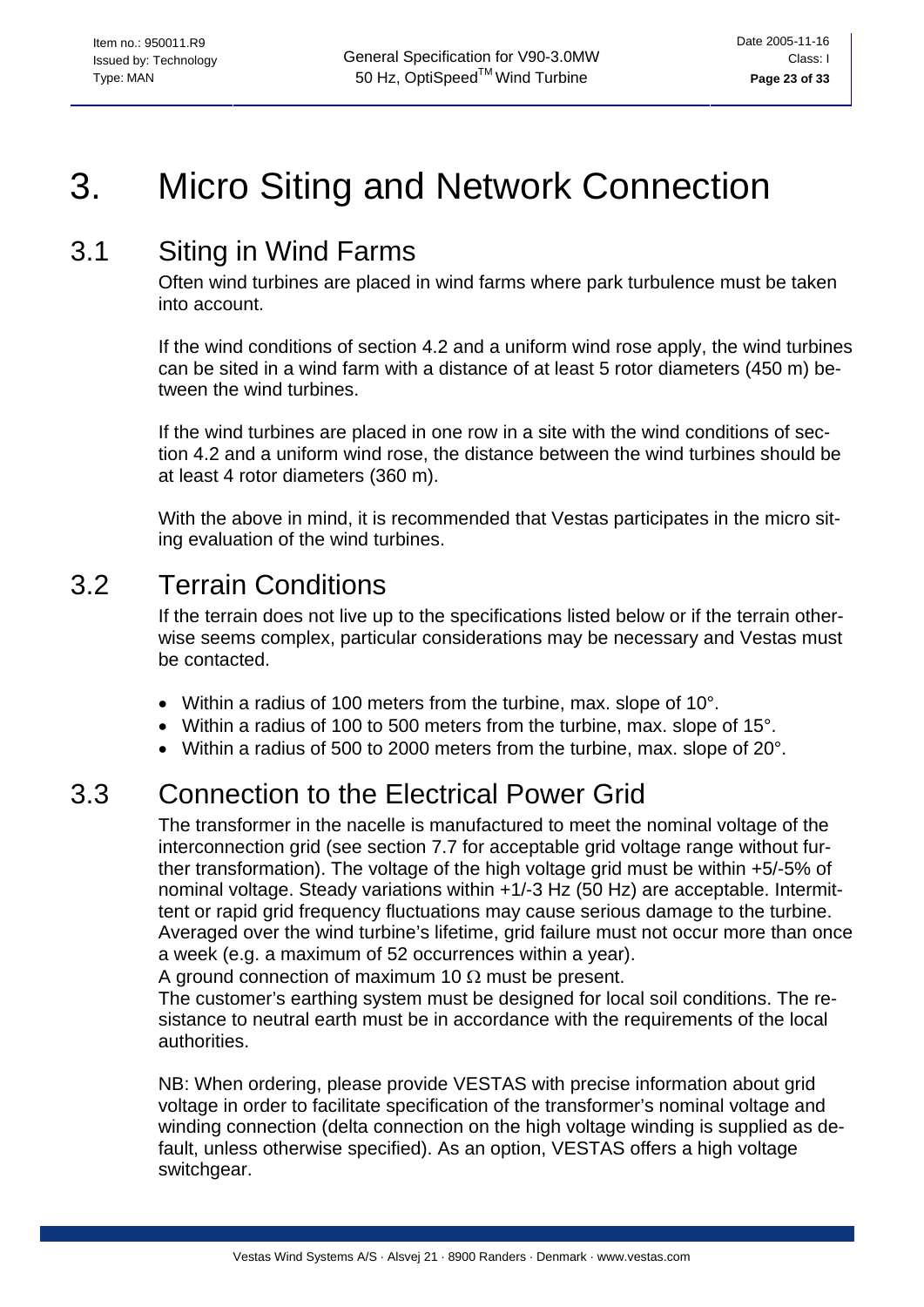# <span id="page-23-0"></span>4. General Ambient Design Criteria

# 4.1 General Conditions

The wind turbine is designed for operation in ambient temperatures ranging from -20°C to +40°C. All components including liquids, oil etc. are designed to survive temperatures as low as -40°C. Special precautions must be taken outside these temperatures. If the temperature inside the nacelle exceeds 50°C, the turbine is paused.

The relative humidity can be 100% (max. 10% of the lifetime). Corrosion protection is according to ISO 12944-2 or corrosion class C5M (outside) and C3 to C4 (inside). All corrosion protections are designed for long lifetime (more than 15 years). See special differentiation on the tower in section 7.17 Tower.

# 4.2 Wind Conditions

The wind conditions can be described by a Weibull distribution where the annual average wind speed and a shape parameter (C) describe the wind distribution. Furthermore, the wind climate can be described by maximum wind speeds and the turbulence. Turbulence is a factor describing short-term wind variations/fluctuations. Below, the design conditions assumed for the operating environment for the Vestas V90-3.0 MW 50 Hz wind turbine are listed.

- Standard **IEC IA**
- Average wind speed 10.0 m/s
- C-parameter 2
- Turbulence  $I_{15}^*$  18%
- Max. average wind \*\*) 50.0 m/s
- Max. wind gust  $***$ ) 70.0 m/s

\*) The turbulence is wind dependent and varies from 34.1 - 16.1% at wind speeds between 4 - 25 m/s. At 15 m/s the turbulence is 18%.

- \*\*) 10 min, 50 years' mean wind speed.
- \*\*\*) 3 sec, 50 years' gust wind speed.

Wind speed and turbulence refer to hub height.

The wind conditions listed above are design parameters as is the cut out wind speed. Other parameters can also influence the turbine lifetime and the following values should not be exceeded.

|  | Cut out wind speed | $25 \text{ m/s}$ |
|--|--------------------|------------------|
|--|--------------------|------------------|

Restart wind speed 20 m/s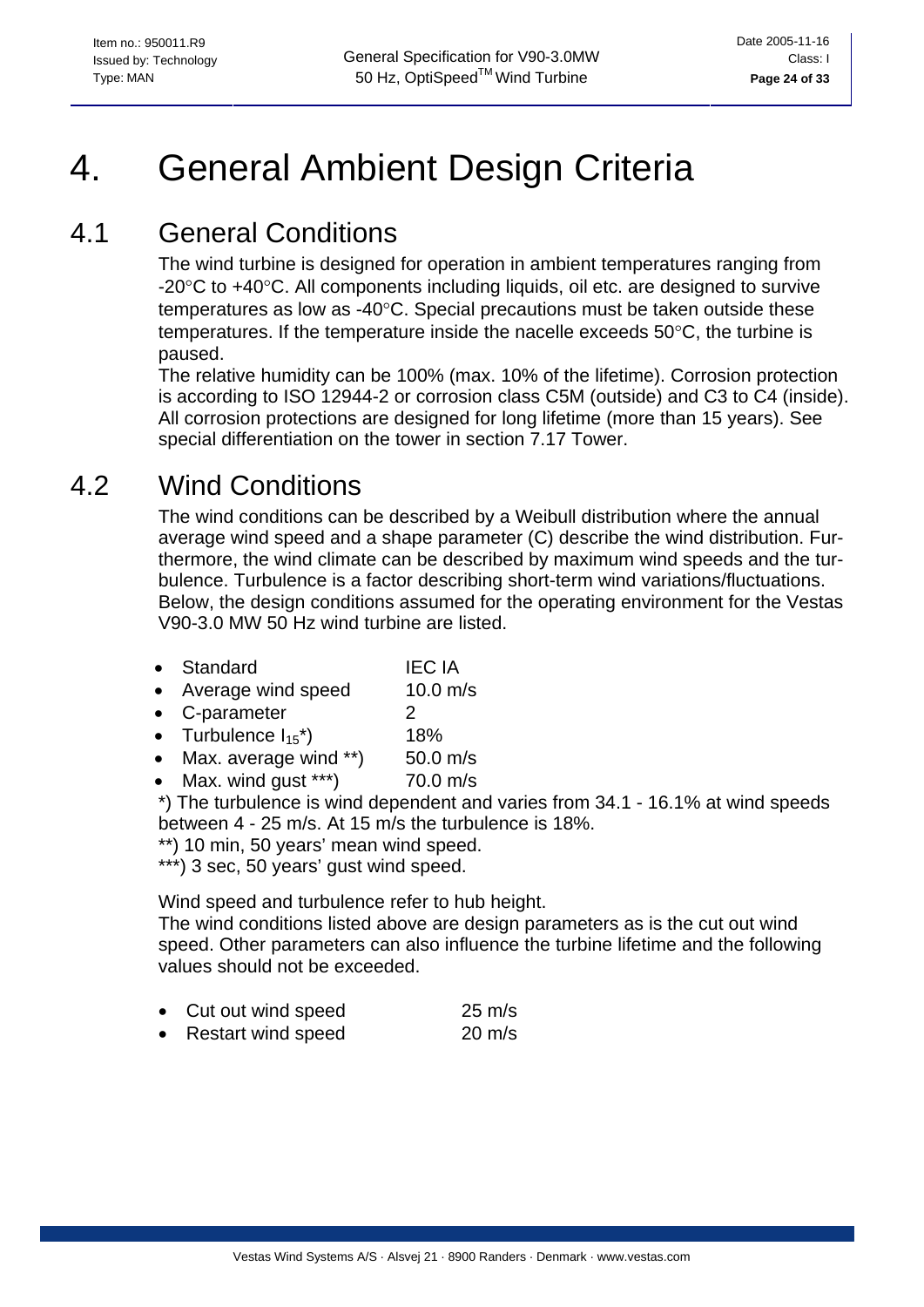# <span id="page-24-0"></span>5. Type Approvals

The V90 - 3.0 MW wind turbine is type approved in accordance with:

- IEC WT01
- DS472
- NVN 11400-0
- DIBt Richtlinie für Windkraftanlagen

# 6. Options

# 6.1 Advanced Grid Option 2

Wind turbines with the advanced grid option are specially designed to tolerate short time voltage reductions due to grid faults. With the grid option the turbines generate a capacitive short circuit current, improve the grid stability and resume power production almost instantly after a grid fault.

The turbine is equipped with a reinforced Vestas Converter System in order to gain better control of the generator during grid faults. The controllers and contactors have a UPS backup system in order to keep the turbine control system running during grid faults.

The pitch system is optimized to keep the turbine within normal speed conditions and the generator is accelerated in order to store rotational energy and be able to resume normal power production after a fault.

# 6.2 Extended UPS

The UPS system consists of one UPS from which the power is distributed to a number of strings. Some of these strings have a timer controlled relay function which disconnects the power to the devises on the string. The control for the timer is managed by the turbine control system and some preset timers. The reason for disconnecting some strings is different demands on the length of backup time needed for the different devises. Disconnecting some strings allows the remaining strings to run for a longer time without draining the battery too fast, which would close down the UPS and no power would be available.

When the grid supply is present, the power flows through the UPS and it uses the grid supply to charge the batteries. When the grid supply is not present, the UPS takes the power from the batteries and supplies all components connected to the UPS.

The UPS system is designed as a basic system to which a number of options can be added. It is also designed as a modular system thus enabling UPS output and backup time to be changed without a major redesign.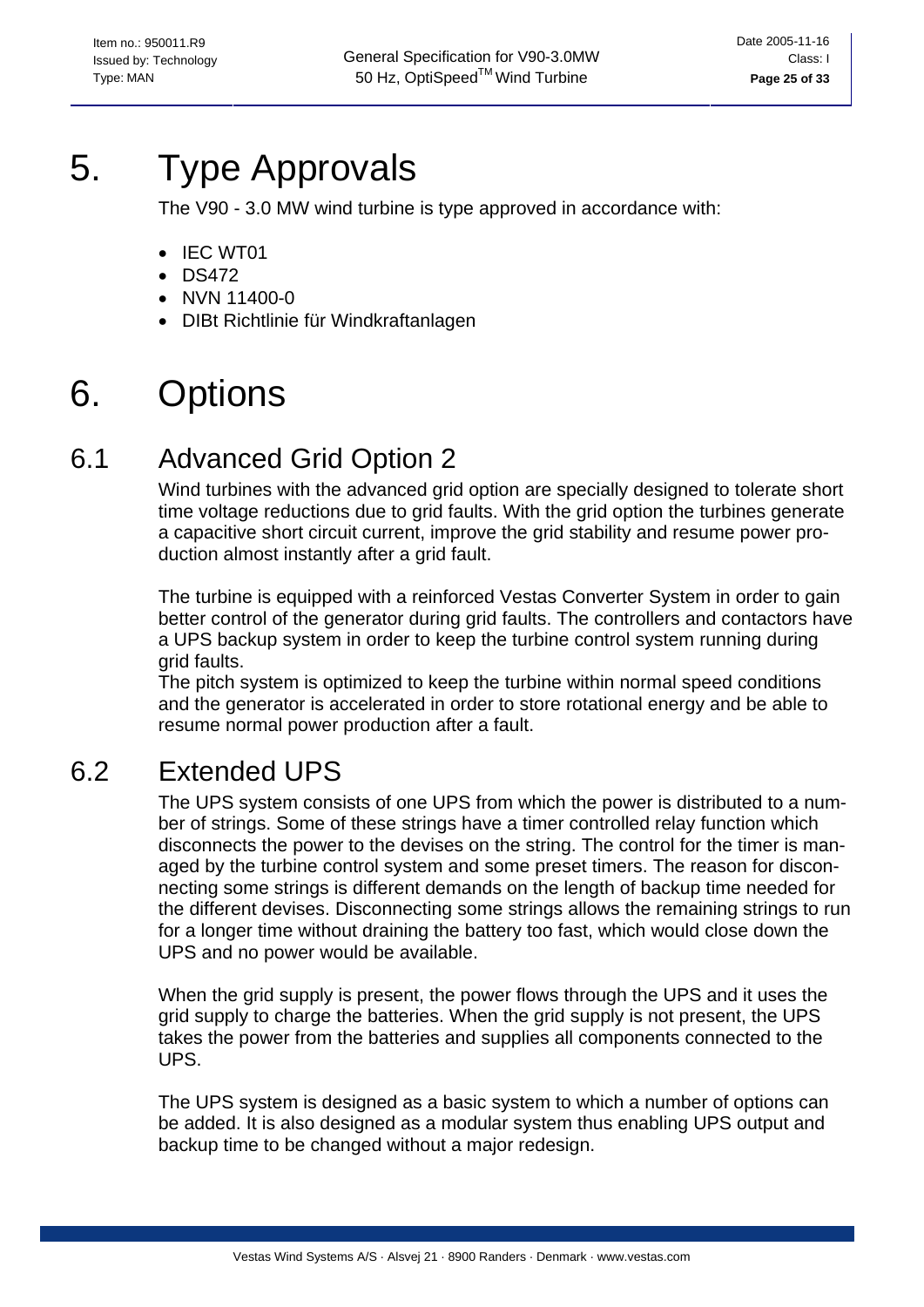# <span id="page-25-0"></span>6.3 High Voltage Switchgear

The high voltage  $SF_6$  fully insulated switchgear consists of two separate cubicles. The two cubicles are a feeder panel with a load breaker switch and a circuit breaker. The load breaker switch has 3 positions: closed, open and earthed. When the breaker is in earthed position, the grid cable is connected to earth. The circuit breaker cubicle contains a load breaker switch and a circuit breaker with a selfpowered relay. The load breaker is also a 3-positioned breaker, which can earth the transformer cable through the circuit breaker. The relay provides the opportunity of tripping the circuit breaker externally (230 V) either by the VMP controller, arc detector, smoke detector or manually from the nacelle.

The purpose of the switchgear is to protect the turbine against over current, shortcircuit and earth faults.

Both cubicles can be equipped with capacitive voltage indicators, motorisation and tank manometers.

The cable connection on the switchgear is standard 630 A elbow cone connectors. Loop in and out option is available.

# 6.4 Obstruction Light

Vestas is capable of delivering optional obstruction lighting for the V90 3MW turbine. The turbine will be equipped with 2 obstruction lights on the nacelle, placed in such a manner that at least one light will always be visible.

The following standard integrated aviation light options are available:

- 1. Low intensity. Red 10-200 cd.
- 2. Medium intensity. Red/white/dual 200-2000 cd.
- 3. Medium intensity. Red/white/dual 2000-20000 cd.

The options are designed according to the ICAO and the FAA codes.

When using obstruction light delivered by Vestas, a range of additional features are offered: Remote monitoring of light function, supervision of remaining lifetime, alarm if a lamp failure occurs and intensity control according to weather visibility. When installed in a wind farm, the obstruction light flashes can be synchronised throughout the whole wind farm.

# 6.5 Service Lift inside the Tower

The turbine can be delivered with a service lift inside the tower.

## 6.6 Wind Turbine Colour

Default colour Ral 7035 (light grey) and optional Ral 9010 (white) are available.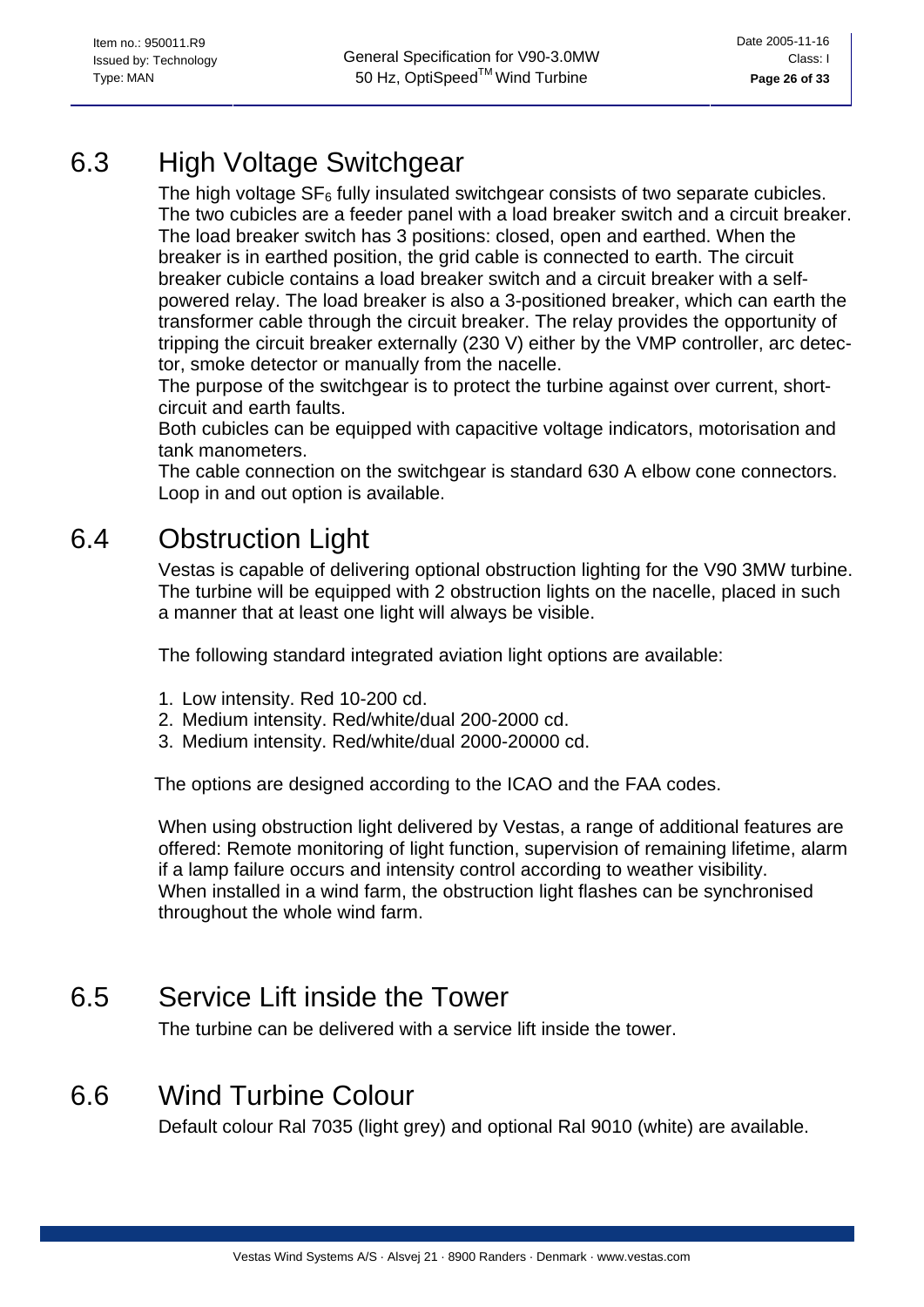# <span id="page-26-0"></span>7. Technical Specifications and Diagrams

# 7.1 Rotor

Diameter: 90 m<br>Swept area: 6362 m<sup>2</sup> Swept area: Rotational speed static, rotor: 16.1 RPM Speed, dynamic operation range: 8.6 - 18.4 RPM Rotational direction: Clockwise (front view) Orientation: Upwind Tilt: 6° Blade coning: 4° Number of blades: 3 Aerodynamic brakes: Full feathering

## 7.2 Hub

Type: SG Cast Iron Material: GJS-400-18U-LT Weight: 8000 kg

## 7.3 Blades

Blade connection: Steel root inserts Air foils: RISØ P + FFA-W3 Length: 44 m Chord at blade root: 3.512 m Chord at blade tip: 0.391 m Twist (blade root/blade tip): 17.5°

Principle: Airfoil shells bonded to supporting spar Material: Fibreglass and carbon fibre reinforced epoxy

### 7.4 Bearings

Type: 4-point ball bearing

## 7.5 Sensors

#### 7.5.1 Lightning Detector Appellation: Lightning detector Signal: Contract Contract Contract Contract Contract Contract Contract Contract Contract Contract Contract Contract Contract Contract Contract Contract Contract Contract Contract Contract Contract Contract Contract Contrac

### 7.5.2 Wind Sensor

Signal: RS485

Appellation: Acoustic resonance (2 units) Accuracy:  $+/- 0.5$  m/s, less than 15 m/s +/- 4%, more than 15 m/s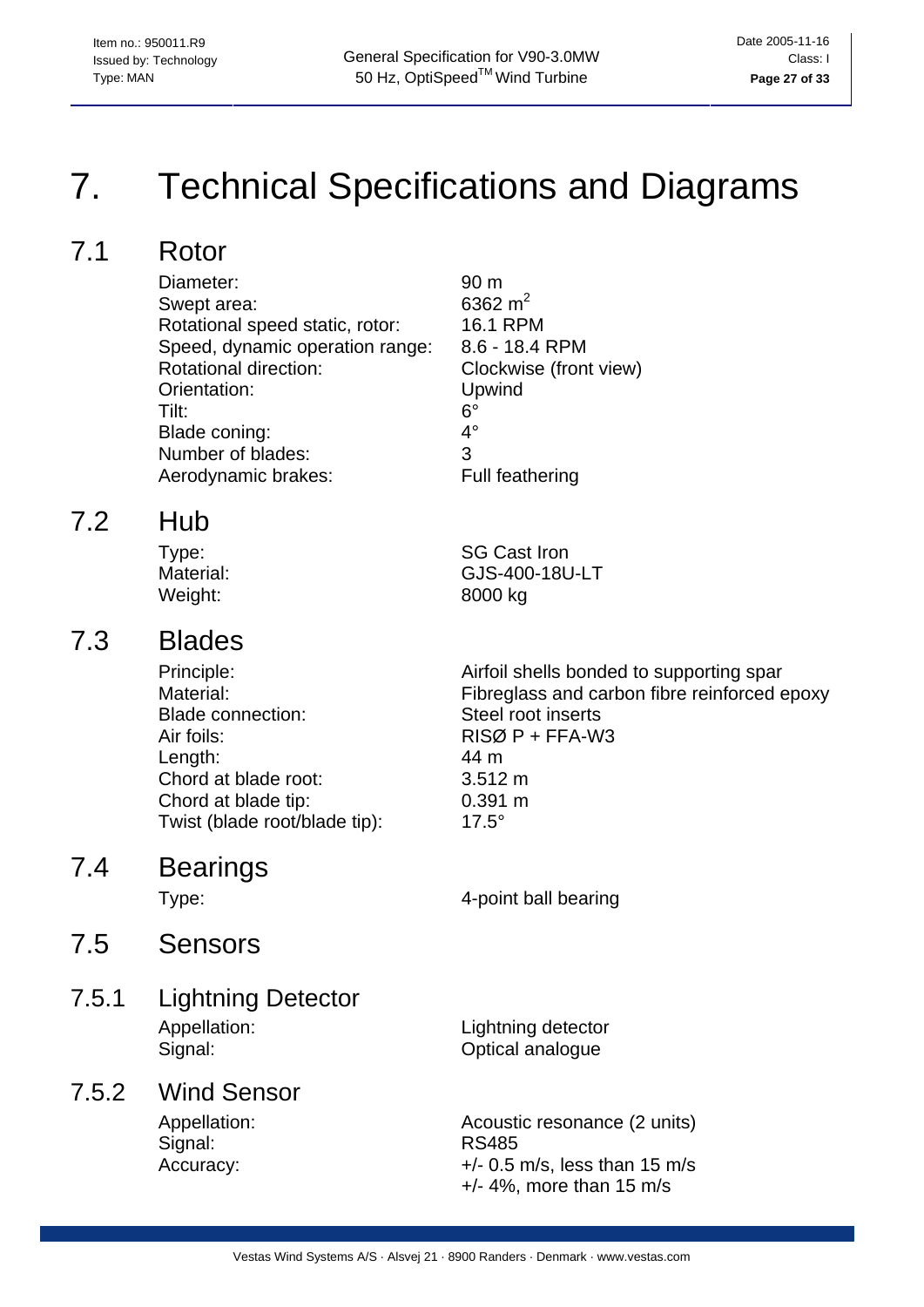### <span id="page-27-0"></span>7.5.3 Smoke Detector Appellation: Smoke detector Signal: Digital 24 V 7.5.4 Movements and Vibrations Appellation: Accelerometer, tower Signal: RS485 7.6 Generator Rated power: 3.0 MW Type: Type: Type: Type: Type: Type: Type: Type: Type: Type: Type: Type: Type: Type: Type: Type: Type: Type: Type: Type: Type: Type: Type: Type: Type: Type: Type: Type: Type: Type: Type: Type: Type: Type: Type: Type: Type: slip rings and VCS Voltage: 1000 VAC Frequency: 50 Hz No. of poles: 4 Protection class: IP54 Rated speed: 1680 Rated power factor, default at 1000 V: 1.0 Power factor range at 1000 V:  $0.98_{\text{CAP}} - 0.96_{\text{IND}}$ 7.7 Transformer Type: Cast resin Rated power: 3140 kVA High voltage: 10 – 33,0 kV Frequency: 50 Hz Vector group: Dyn  $HV - Tappings:$   $±2 \times 2.5\%$

Low voltage: 1000 V Power at 1000 V: 2835 kVA

Low voltage: 400 V Power at 400 V: 305 kVA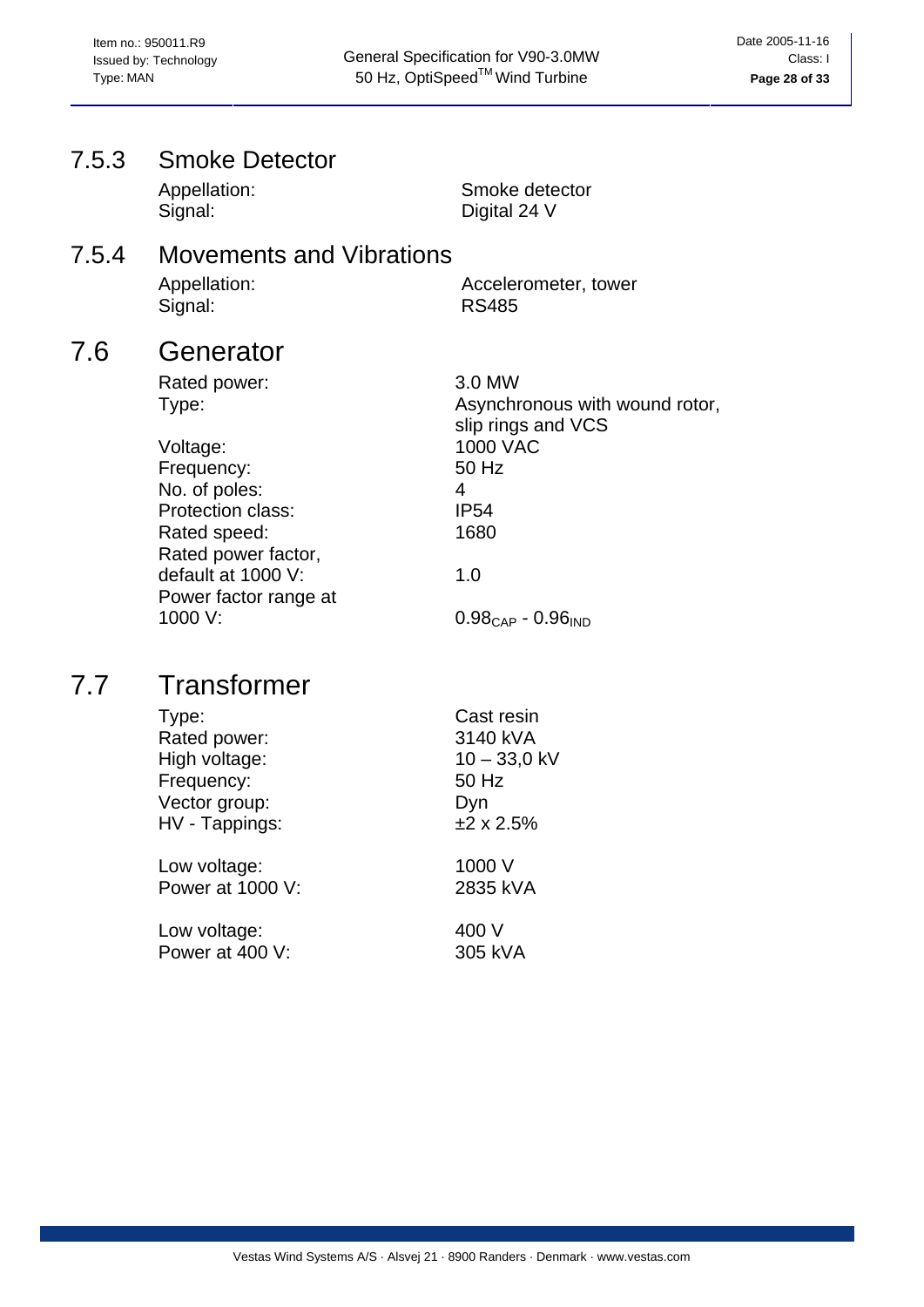# <span id="page-28-0"></span>7.8 Switchgear, Electrical Characteristics

### 7.8.1 Feeder Function

| Rated voltage [kV] (Max. system voltage) | 24      | 36      |
|------------------------------------------|---------|---------|
| Rated current [A]                        | 400/630 | 400/630 |
| Short time withstand current (1 or 3 s)  | 16/20   | 16/20   |
| [kA]                                     |         |         |
| Insulation level:                        |         |         |
| Power frequency (1 min) [kV]             | 50      | 70      |
| Lightning impulse [kV <sub>peak</sub> ]  | 125     | 170     |
| Making capacity [kApeak]                 | 40/50   | 40/50   |
| Breaking capacity:                       |         |         |
| Mainly active current [A]                | 400/630 | 400/630 |
| Capacitive current [A]                   | 31.5    | 31.5    |
| Inductive current [A]                    | 16      | 16      |

### 7.8.2 Circuit Breaker Function

| Rated voltage [kV] (Max. system voltage) | 24         | 36         |
|------------------------------------------|------------|------------|
| Rated current [A]                        | 400/630    | 400/630    |
| Short time withstand current (1 or 3 s)  | 12.5/16/20 | 12.5/16/20 |
| [kA]                                     |            |            |
| Insulation level:                        |            |            |
| Power frequency (1 min) [kV]             | 50         | 70         |
| Lightning impulse [kV <sub>peak</sub> ]  | 125        | 170        |
| Making capacity [kA <sub>peak</sub> ]    | 31/40/50   | 31/40/50   |
| Breaking capacity [kA]                   | 12.5/16/20 | 12.5/16/20 |

## 7.9 Yaw System

Type: Plain bearing system with built-in friction Material: Forged yaw ring, heat-treated. Plain bearings PETP Yawing speed: <0.5°/sec

## 7.10 Yaw Gears

| Type:  | 4-step planetary gear with motor brake |
|--------|----------------------------------------|
| Motor: | 2.2 kW, 4-pole, asynchronous           |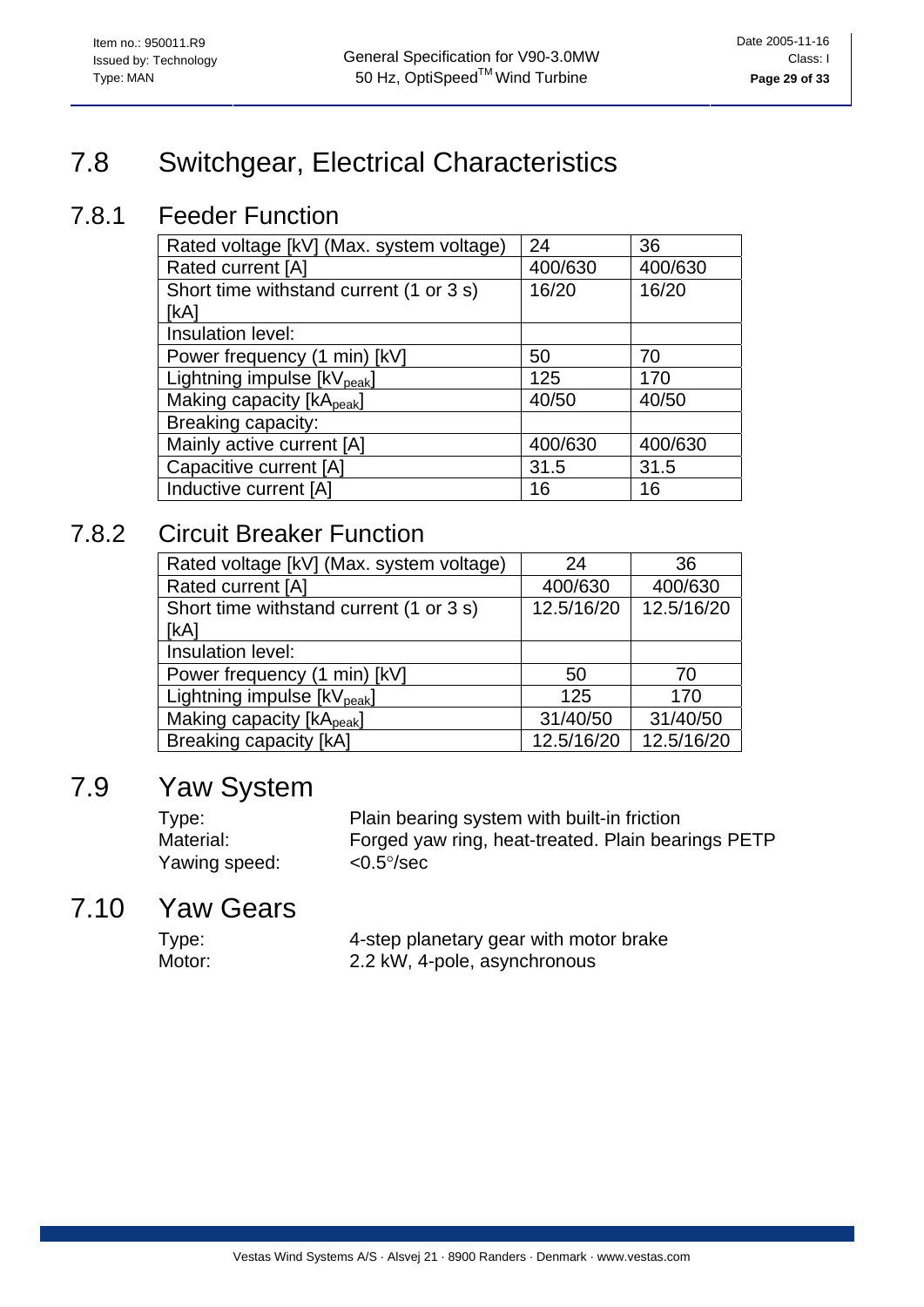<span id="page-29-0"></span>Issued by: Technology **CHECAL Specification for V90-3.0MW** Class: I Class: I Type: MAN **Page 30 of 33 Fig. 20 Set 50 Hz, OptiSpeed<sup>TM</sup> Wind Turbine Page 30 of 33 Page 30 of 33** 

### 7.11 Gearbox

| Type:           | 2 planetary stages $+$ 1 helical stage |
|-----------------|----------------------------------------|
| Type no.:       | EF901                                  |
| Shaft distance: | 461 mm                                 |
| Ratio:          | 1:104.5(50 Hz)                         |

## 7.12 Parking Brake

| Type:           | PZ.I.4420.2802.10            |
|-----------------|------------------------------|
| Brake pad type: | <b>MPM 030</b>               |
| Supply:         | Separate hydraulic pump unit |

## 7.13 Hydraulics

| Pressure: | 260 bar                                                        |
|-----------|----------------------------------------------------------------|
| Location: | The hydraulic power unit is located in the nacelle.            |
|           | A pipe connects the hydraulic power unit in the nacelle with a |
|           | manifold for the pitch system in the hub.                      |

## 7.14 Cooling System

| Gear oil cooling: | 2 water/air cooling units located above the transformer room. |
|-------------------|---------------------------------------------------------------|
|                   | Connected to the oil/water heat exchanger located by the      |
|                   | gear oil tank.                                                |

Generator cooling: 2 water/air coolers located above the transformer room. Water cooling: Coupled on generator cooler. Transformer cooling: Cooling air is blown through the windings from the bottom of the transformer.

Nacelle cooling: Cooling of the nacelle is done by leading air through an opening in the fibreglass floor behind the tower. Outgoing air is led through a fan to the transformer room and blown out at the rear end of the nacelle. The air intake and outlet are controlled by flap valves, which open when the nacelle temperature reaches a certain level.

## 7.15 Nacelle Bedplate

| Front part: | Spheroidal graphite iron GJS-400-18U-LT                    |
|-------------|------------------------------------------------------------|
|             | Foundation for gear, generator, yaw bedding, crane girders |
|             | and rear foundation.                                       |
| Weight:     | 8500 kg                                                    |
| Rear part:  | Welded gratings integrated with crane girders.             |
|             | Foundation for electrical panels, transformer and cooling  |
|             | room.                                                      |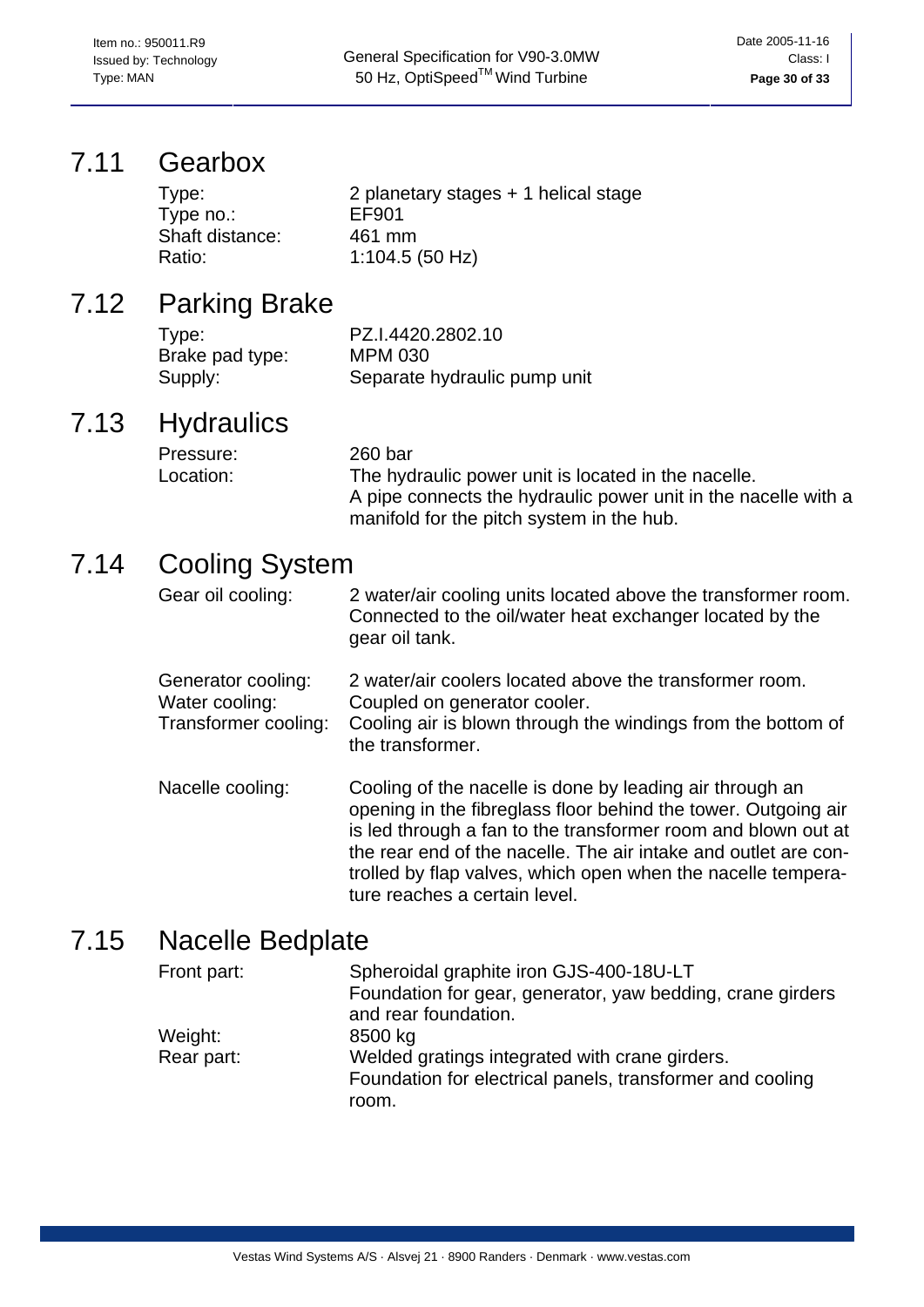## <span id="page-30-0"></span>7.16 Nacelle

Material: Fibreglass.

### 7.17 Tower

| Type:                                      | Conical tubular                |
|--------------------------------------------|--------------------------------|
| Material:                                  | S355 J2G3/NL                   |
| Surface treatment:                         | Painted                        |
| Corrosion class, outside:                  | C4 (ISO 12944-2)/offshore C5-M |
| Corrosion class, inside:                   | C3 (ISO 12944-2)/offshore C4   |
| Top diameter for all towers:               | 2.3 <sub>m</sub>               |
| Bottom diameter for all towers:            | 4.15 m                         |
| Hub height:                                |                                |
| 3-parted, modular tower (IEC I / DiBT III) | 80 m                           |
| 5-parted, modular tower (105 m DiBt II)    | 105 <sub>m</sub>               |

The exact hub heights listed include a distance from the foundation section to the ground level of 0.55 m and a distance from the tower top flange to the centre of the hub of 1.95 m.

# 7.18 Weight and Dimensions

### 7.18.1 Nacelle

| Including hub and nose cone: |                      |
|------------------------------|----------------------|
| Length:                      | $13.25 \text{ m}$    |
| Width:                       | 3.6 <sub>m</sub>     |
| Height:                      | 4.05 m               |
| Weight app.                  | 91000 kg +/- 3000 kg |

Without hub and nose cone:

| $9.65 \text{ m}$     |
|----------------------|
| 3.6 <sub>m</sub>     |
| $4.05 \; m$          |
| 70000 kg +/- 2000 kg |
|                      |

### 7.18.2 Gearbox

| Length:     | 2100 mm  |
|-------------|----------|
| Diameter:   | 2600 mm  |
| Max weight: | 23000 kg |

### 7.18.3 Generator

| Max length:   | 2800 mm |
|---------------|---------|
| Max diameter: | 1100 mm |
| Max weight:   | 8600 kg |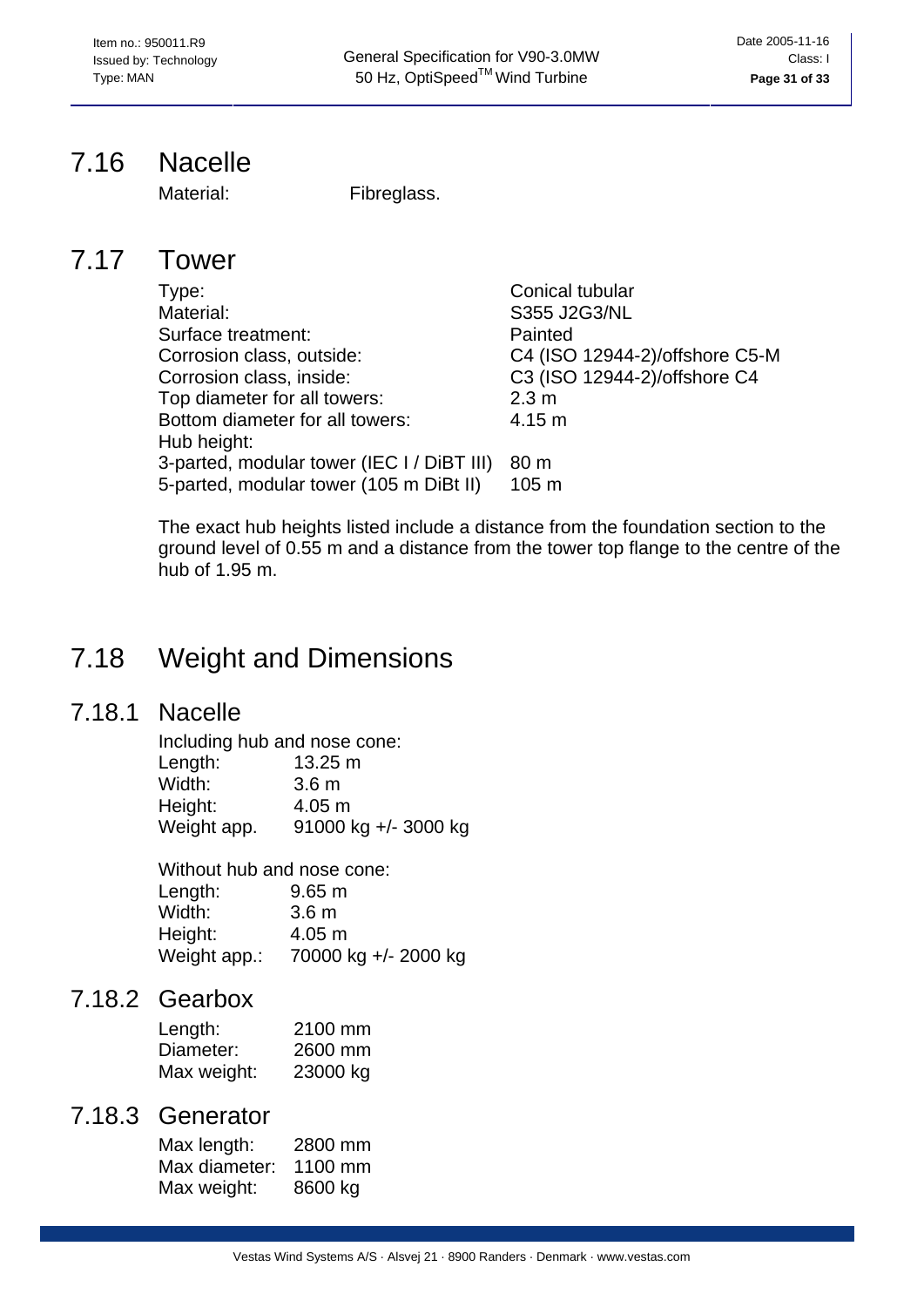### 7.18.4 Transformer

| Length:     | 2340 mm |
|-------------|---------|
| Width:      | 1090 mm |
| Height:     | 2150 mm |
| Max weight: | 8000 kg |

### 7.18.5 Rotor Blades

| Length:     | 44 m                    |
|-------------|-------------------------|
| Max weight: | 6600 kg/pcs. +/- 400 kg |

## 7.18.6 Switchgear, Feeder Function (Option)

| 24   | 36   |
|------|------|
| 370  | 420  |
| 1400 | 1800 |
| 850  | 850  |
| 135  | 140  |
|      |      |

## 7.18.7 Switchgear, Circuit Breaker Function (Option)

| Rated voltage [Kv] | 24   | 36   |
|--------------------|------|------|
| Width [mm]         | 480  | 600  |
| Height [mm]        | 1400 | 1800 |
| Depth [mm]         | 850  | 850  |
| Weight [kg]        | 218  | 238  |

## 7.18.8 Towers

| 3-parted, modular tower (80 m IEC I / DIBt III): | 160 t |
|--------------------------------------------------|-------|
| 5-parted, modular tower (105 m DiBt II):         | 235 t |